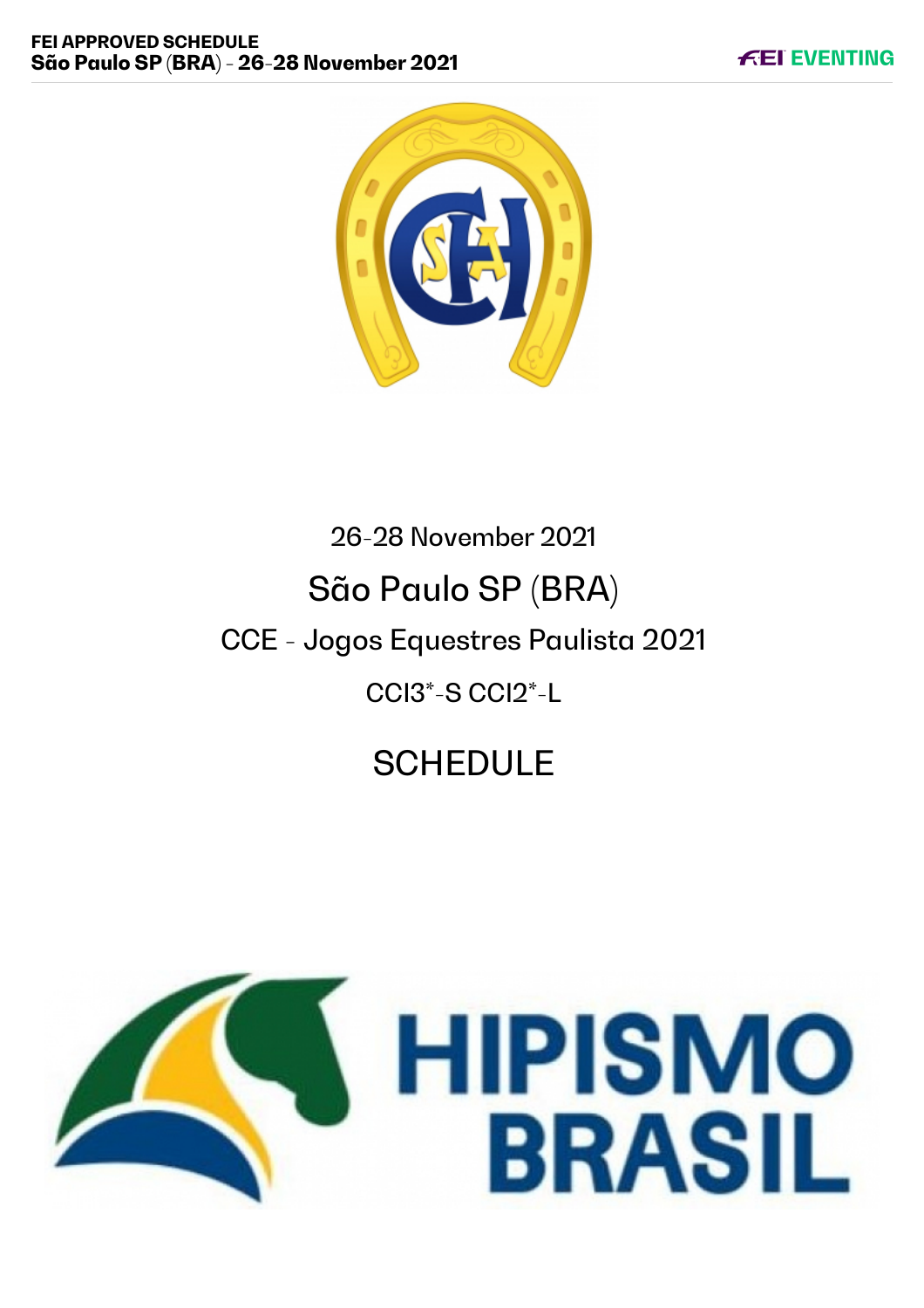# **I. DENOMINATION OF THE EVENT**

| Venue:                                                       | São Paulo SP - CCE - Jogos Equestres Paulista 2021 | NF: | <b>BRA</b> |
|--------------------------------------------------------------|----------------------------------------------------|-----|------------|
| Date:                                                        | 26/11/2021 to 28/11/2021                           |     |            |
| <b>Event Categories:</b><br>CCI <sub>3</sub> <sup>*</sup> -S | $CCI2^* - L$                                       |     |            |
| <b>Additional information:</b>                               |                                                    |     |            |

# **II. GENERAL CONDITIONS**

- FEI Statutes, 24th edition, effective 19 November 2019
- FEI General Regulations, 24th edition, effective 1st January 2020, updates effective 1st January 2021
- FEI Veterinary Regulations, 14th edition, effective 1 January 2018, updates effective 1st January 2021
- FEI Eventing Rules and its Annexes, 25th edition, effective 1st January 2020, updates effective 1st January 2021
- Equine Anti-Doping and Controlled Medication Regulations (EADCMR), 3rd Edition, effective 1st January 2021
- FEI Anti-Doping Rules for Human Athletes (ADRHA), based upon the 2021 WADA Code, effective 1st January 2021
- The FEI Policy for Enhanced Competition Safety during the Covid-19 Pandemic, effective as of 1 July 2020 and until further notice
- All subsequent published revisions/updates, the provisions of which will take precedence.

THE ANNEXE(S) IS/ARE PART OF THIS APPROVED AND SIGNED SCHEDULE AND MUST BE DISTRIBUTED TO ALL OFFICIALS AND NFs AND IS AVAILABLE TO OTHERS UPON REQUEST

Approved by the FEI, Lausanne, on 26 October 2021 at 14h18 (V1), modified on 26 October 2021 at 14h23 (V2)

voorno

Catrin Norinder FEI Director Eventing and Olympic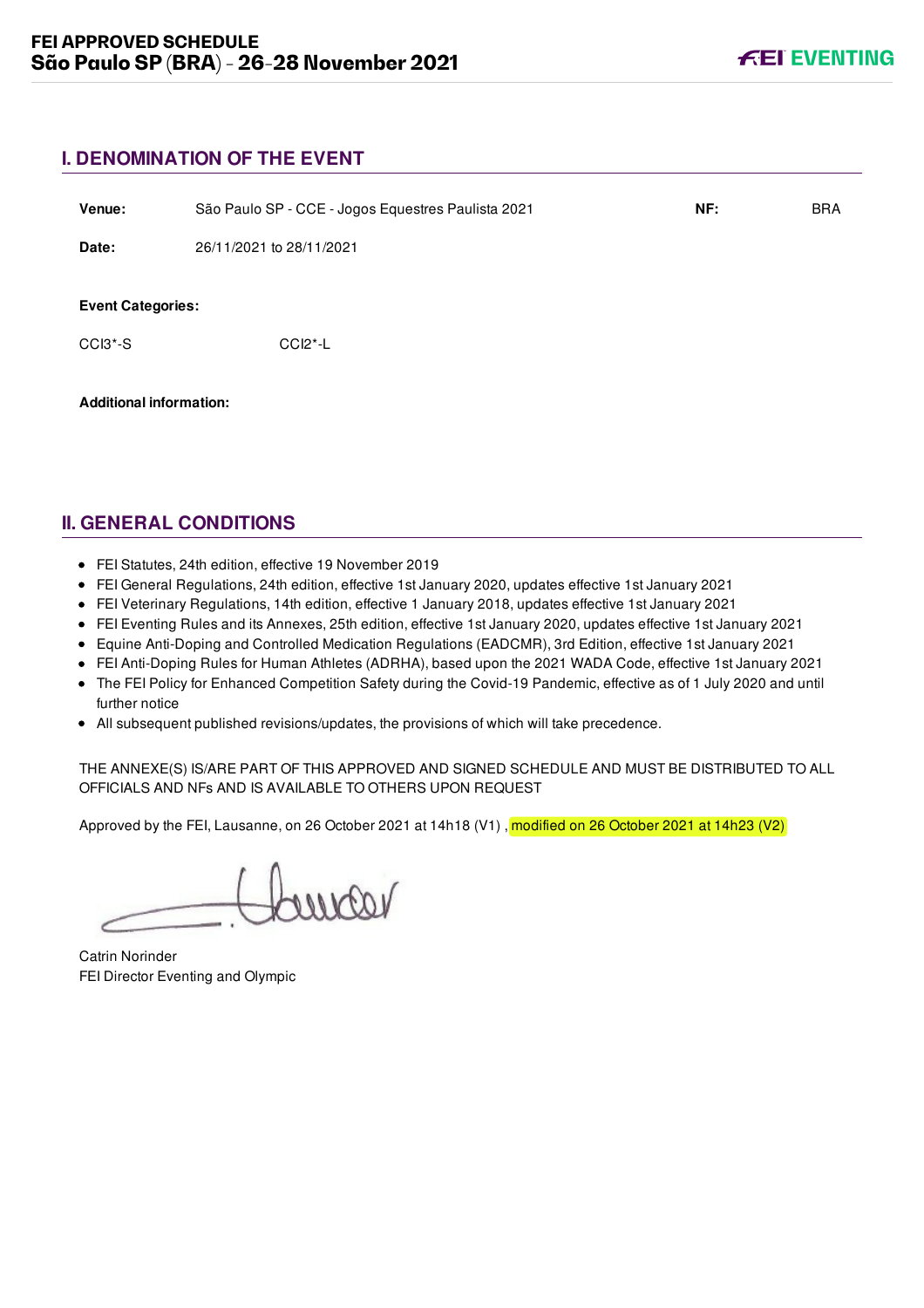# **Table of Contents**

| III. THE FEI CODE OF CONDUCT FOR THE WELFARE OF THE HORSE  4          |  |
|-----------------------------------------------------------------------|--|
|                                                                       |  |
|                                                                       |  |
|                                                                       |  |
|                                                                       |  |
|                                                                       |  |
|                                                                       |  |
|                                                                       |  |
|                                                                       |  |
|                                                                       |  |
| XI. LOGISTICAL, ADMINISTRATIVE AND TECHNICAL INFORMATION  18          |  |
|                                                                       |  |
|                                                                       |  |
|                                                                       |  |
| 13. LOCAL TRANSPORTATION & ARRANGEMENTS FROM HOTEL TO SHOWGROUNDS  19 |  |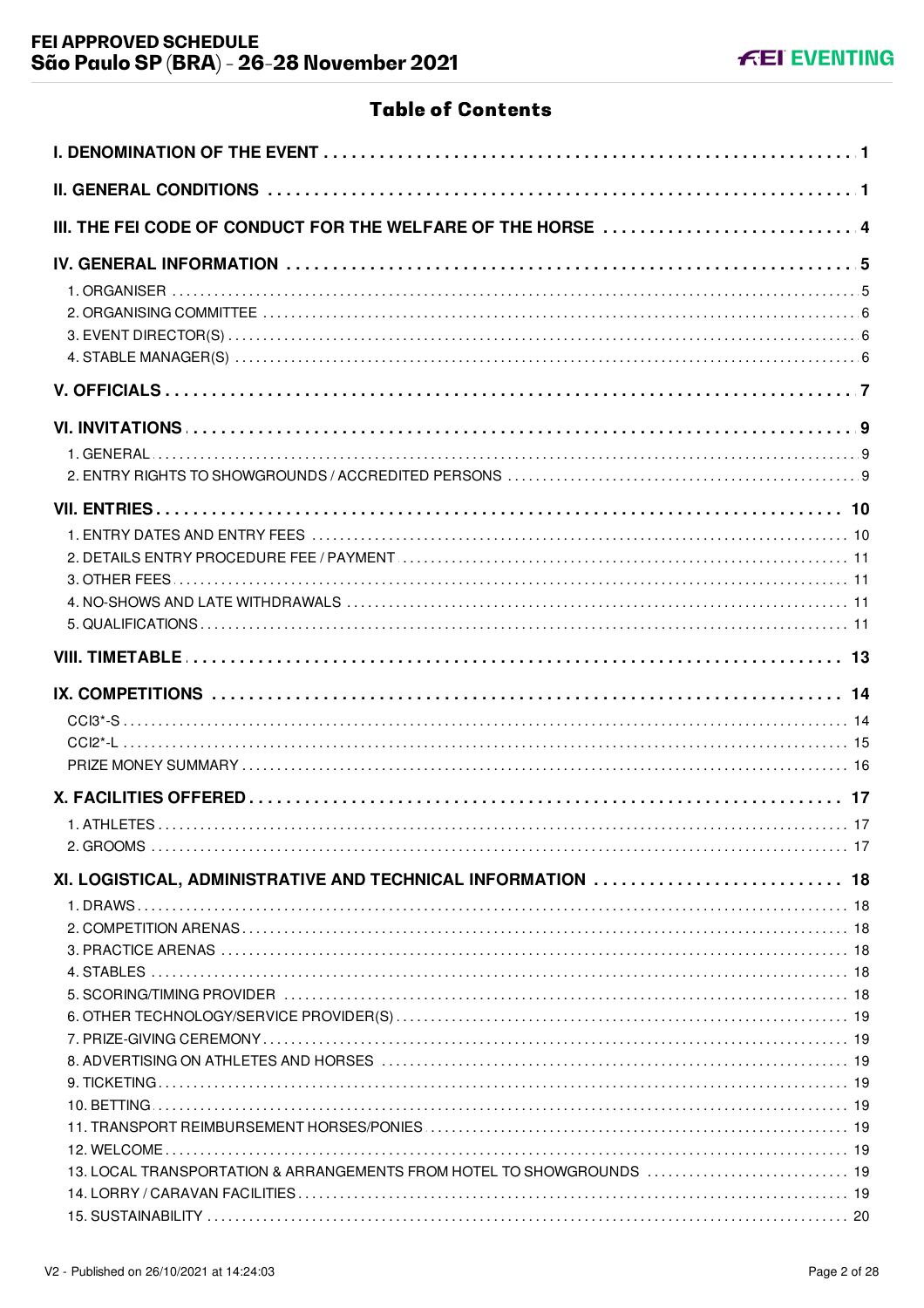| 7.2 VACCINATIONS - EQUINE INFLUENZA (FEI VETERINARY REGULATIONS ARTICLE 1003)  22   |  |
|-------------------------------------------------------------------------------------|--|
|                                                                                     |  |
|                                                                                     |  |
| 7.5 LIMB SENSITIVITY EXAMINATION (FEI VETERINARY REGULATIONS ARTICLE 1048-1053)  23 |  |
| 8. EQUINE ANTI-DOPING AND CONTROLLED MEDICATION PROGRAMME (EADCMP)  23              |  |
|                                                                                     |  |
| 8.2 ELECTIVE TESTING (FEI VETERINARY REGULATIONS ARTICLES 1057 AND 1058)  23        |  |
|                                                                                     |  |
|                                                                                     |  |
|                                                                                     |  |
| 1. THE FEI POLICY FOR ENHANCED COMPETITION SAFETY DURING THE COVID-19 PANDEMIC  25  |  |
|                                                                                     |  |
|                                                                                     |  |
|                                                                                     |  |
|                                                                                     |  |
|                                                                                     |  |
|                                                                                     |  |
|                                                                                     |  |
|                                                                                     |  |
|                                                                                     |  |
|                                                                                     |  |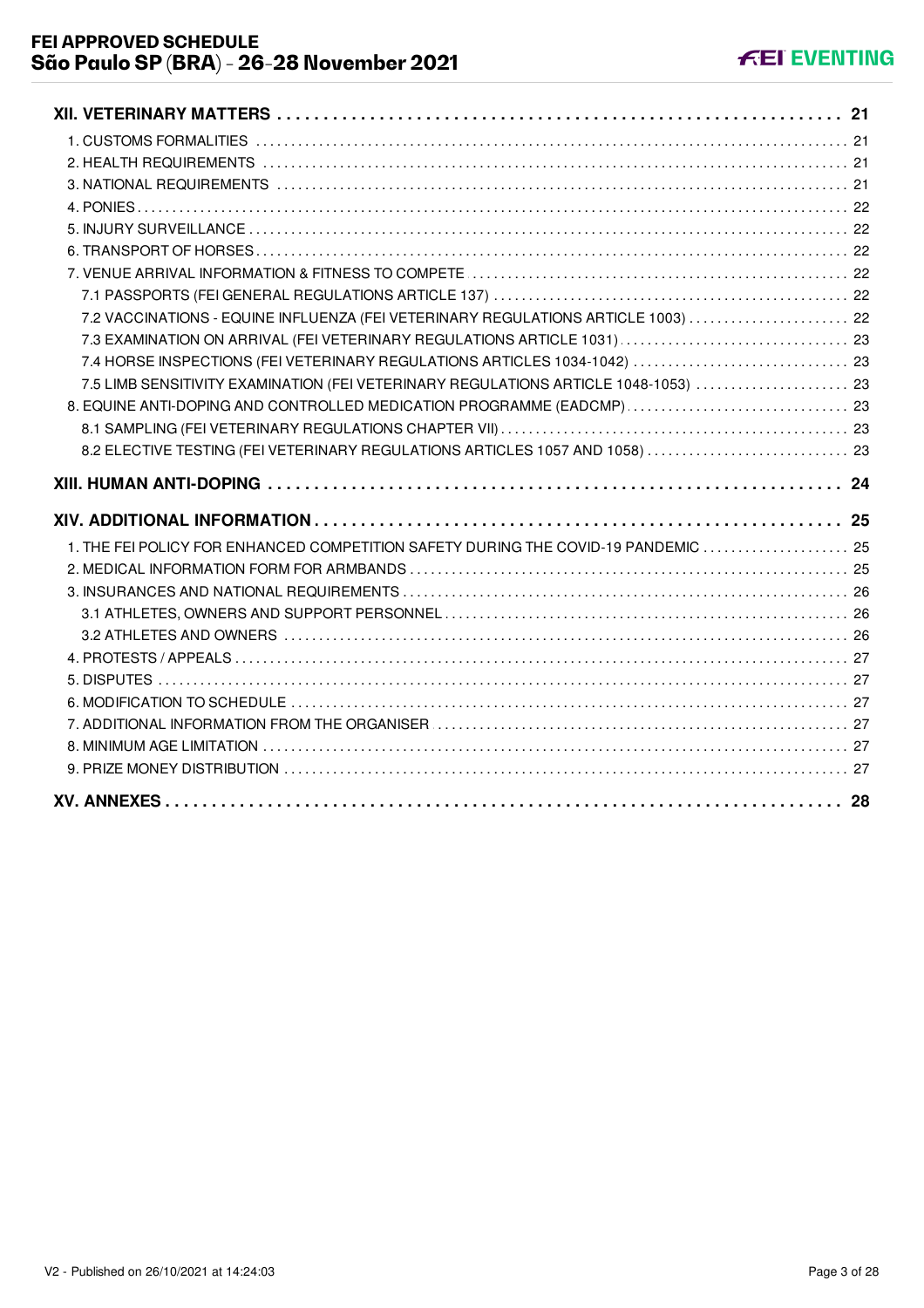# <span id="page-4-0"></span>**III. THE FEI CODE OF CONDUCT FOR THE WELFARE OF THE HORSE**

The Fédération Equestre Internationale (FEI) expects all those involved in international equestrian sport to adhere to the FEI's Code of Conduct and to acknowledge and accept that at all times the welfare of the horse must be paramount and must never be subordinated to competitive or commercial influences.

- 1. At all stages during the preparation and training of competition horses, welfare must take precedence over all other demands. This includes good horse management, training methods, farriery and tack, and transportation.
- 2. Horses and Athletes must be fit, competent and in good health before they are allowed to compete. This encompasses medication use, surgical procedures that threaten welfare or safety, pregnancy in mares and the misuse of aids.
- 3. Events must not prejudice horse welfare. This involves paying careful attention to the competition areas, ground surfaces, weather conditions, stabling, site safety and fitness of the horse for onward travel after the event.
- 4. Every effort must be made to ensure that horses receive proper attention after they have competed and that they are treated humanely when their competition careers are over. This covers proper veterinary care, competition injuries, euthanasia and retirement.
- 5. The FEI urges all involved with the sport to attain the highest levels of education in their areas of expertise.

The Long version of this Code can be obtained from the Fédération Equestre Internationale, HM King Hussein I Building, Chemin de la Joliette 8, 1006 Lausanne, Switzerland. Telephone: +41 21 310 47 47. The Code is available in English. The Code is also available on the FEI's website:<https://inside.fei.org/fei/regulations/general-rules>.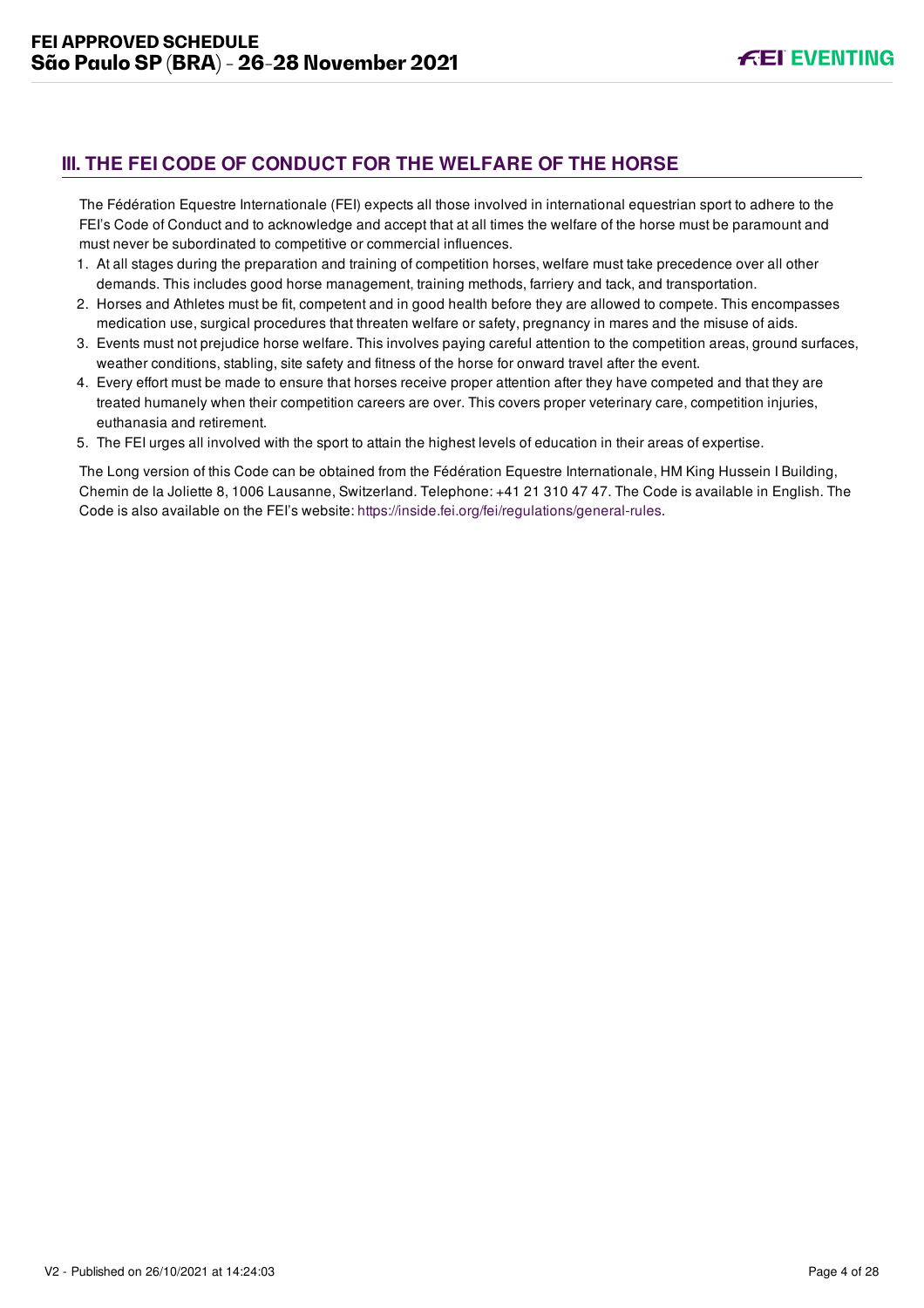# <span id="page-5-0"></span>**IV. GENERAL INFORMATION**

## <span id="page-5-1"></span>**1. ORGANISER**

| Name:    | Leonardo Vani Fernandes                                   |
|----------|-----------------------------------------------------------|
| Address: | Rua Visconde de Taunay, 508<br>04726-010 São Paulo Brazil |
| Phone:   | +55 11 99169-4770                                         |
| Fax:     | +55 11 5694-0600                                          |
| Email:   | leonardovani1976@gmail.com                                |
| Website: | www.chsa.com.br                                           |

#### **Showground contact details**

| Venue name: | São Paulo SP                                                               |
|-------------|----------------------------------------------------------------------------|
| Address:    | Rua Visconde de Taunay, 508<br>Vila Cruzeiro<br>04726-010 São Paulo Brazil |
| Phone:      | +55 11 94014-8898                                                          |

**GPS Coordinates:** Lat: -23.64181, Long: -46.70941



**Accessibility details (directions by road, nearest airport / train station):**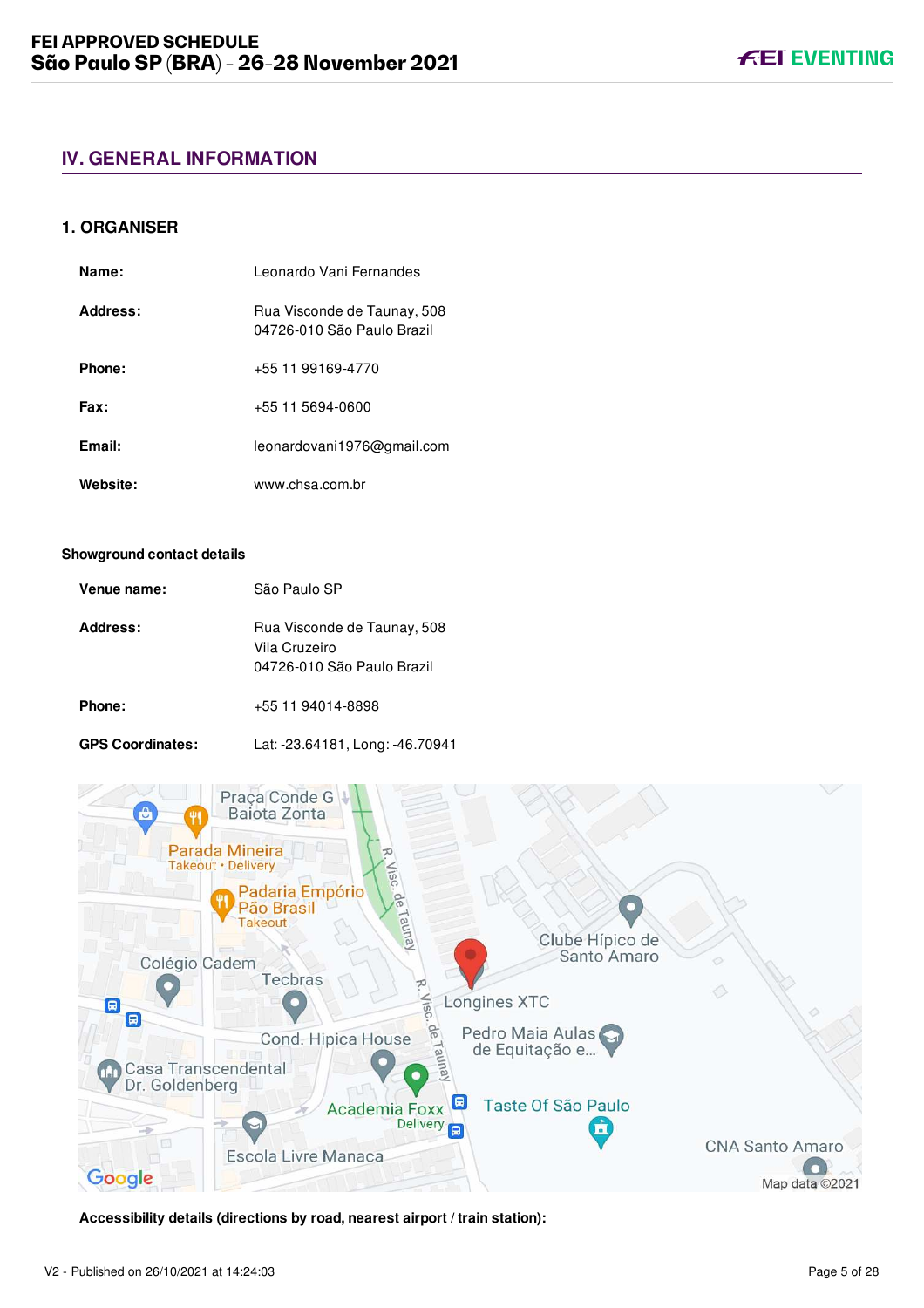# **FEI APPROVED SCHEDULE São Paulo SP (BRA) - 26-28 November 2021**



International Airport - Guarulho International - 42km

Domestic Airport - Congonhas - 5km

# <span id="page-6-0"></span>**2. ORGANISING COMMITTEE**

| <b>Show Secretary</b>         | Valdenice GONZAGA       |
|-------------------------------|-------------------------|
| <b>President of the Event</b> | Alexandre LEONOR        |
| <b>Press Officer</b>          | Carola MAY              |
| <b>Honorary President</b>     | João LOYO DE MEIRA LINS |

#### <span id="page-6-1"></span>**3. EVENT DIRECTOR(S)**

**Name:** Leonardo VANI FERNANDES

# <span id="page-6-2"></span>**4. STABLE MANAGER(S)**

**Name:** Luciano GERVÁSIO DA SILVA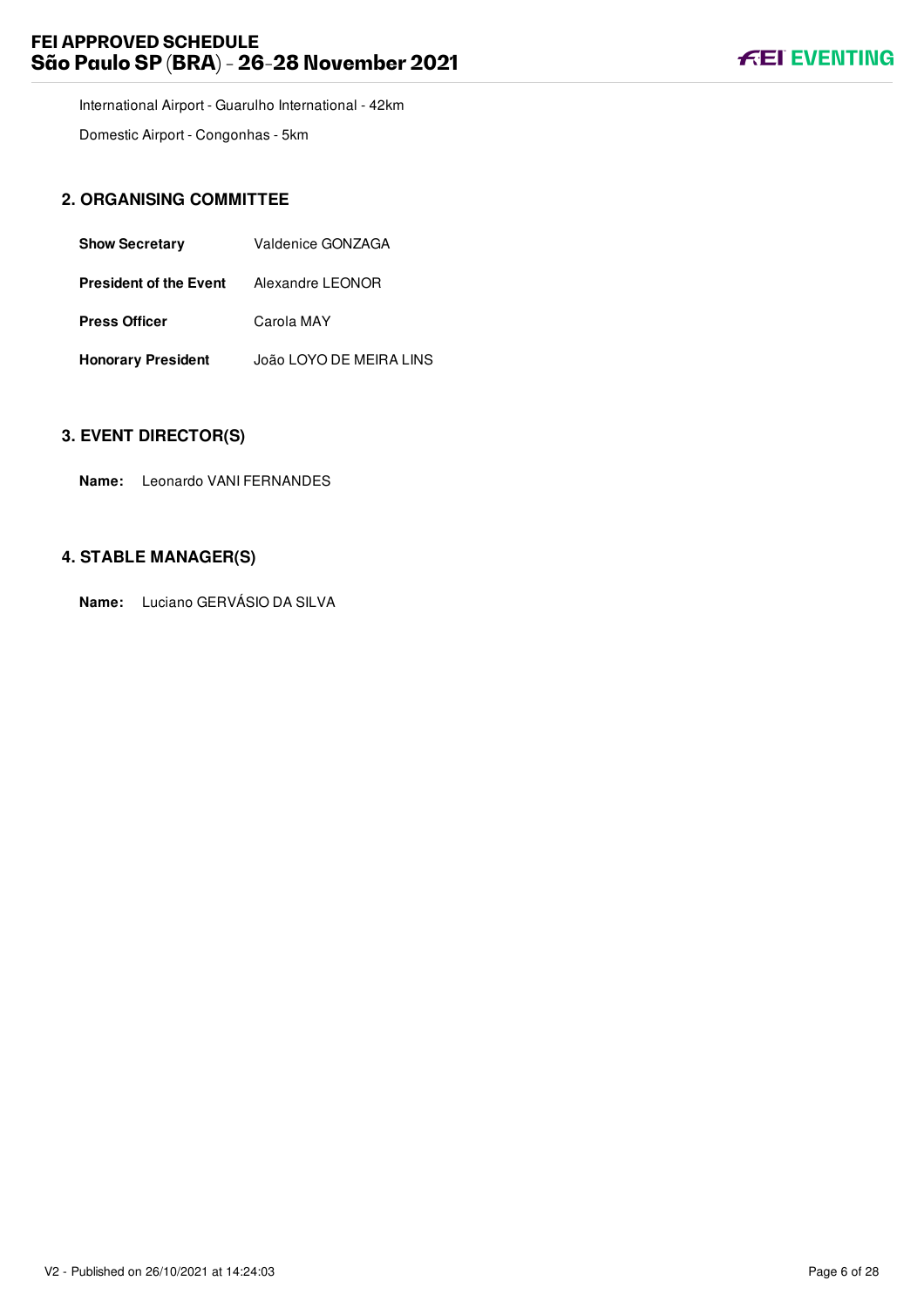# <span id="page-7-0"></span>**V. OFFICIALS**

**Please note that the schedule has been approved under the provision that all appointed Officials have successfully passed the online FEI Competency Evaluation Test.**

| <b>Assignment</b>                                        | Name / FEI ID                                                 | ΝF         | <b>Function</b>        | <b>Events</b>                        |
|----------------------------------------------------------|---------------------------------------------------------------|------------|------------------------|--------------------------------------|
| 1. Ground Jury                                           |                                                               |            |                        |                                      |
| <b>CCI3*-S</b>                                           |                                                               |            |                        |                                      |
| <b>Ground Jury President</b>                             | <b>Delano BASTOS DE MIRANDA</b><br>10051199                   | <b>BRA</b> | Judge (3)              |                                      |
| <b>Ground Jury Member</b>                                | Sandra Andrea SMITH DE OLIVEIRA<br><b>MARTINS</b><br>10066335 | <b>BRA</b> | Judge (N)              |                                      |
| <b>Jumping Judge</b>                                     | All jury members                                              |            |                        |                                      |
| <b>CCI2*-L</b>                                           |                                                               |            |                        |                                      |
| <b>Ground Jury President</b>                             | <b>Delano BASTOS DE MIRANDA</b><br>10051199                   | <b>BRA</b> | Judge (3)              |                                      |
| <b>Ground Jury Member</b>                                | Sandra Andrea SMITH DE OLIVEIRA<br><b>MARTINS</b><br>10066335 | <b>BRA</b> | Judge (N)              |                                      |
| <b>Jumping Judge</b>                                     | All jury members                                              |            |                        |                                      |
| 2. Technical Delegate                                    |                                                               |            |                        |                                      |
| <b>Technical Delegate</b>                                | <b>Gabriel DIBBERN SACCHI</b><br>10110198                     | <b>BRA</b> | Technical delegate (2) | All<br>Events                        |
| 3. Course Designer                                       |                                                               |            |                        |                                      |
| <b>Cross Country Course Designer</b>                     | <b>OII OLIVEIRA DA ROSA</b><br>10011766                       | <b>BRA</b> | Course designer (2)    | All<br>Events                        |
| <b>Jumping Course Designer</b>                           | <b>OII OLIVEIRA DA ROSA</b><br>10011766                       | <b>BRA</b> | Course designer (2)    | All<br>Events                        |
| <b>Cross Country Assistant Course</b><br><b>Designer</b> | <b>Fabricio CALDAS ALBUQUERQUE</b><br>10004123                | <b>BRA</b> | Course designer (N)    | CCI <sub>2</sub> <sup>*</sup> -<br>L |
| <b>Cross Country Assistant Course</b><br><b>Designer</b> | <b>Leonardo VANI FERNANDES</b><br>10108654                    | <b>BRA</b> | Course designer (N)    | CCI3*-<br>${\mathsf S}$              |
| 4. Chief Steward                                         |                                                               |            |                        |                                      |
| <b>Chief Steward</b>                                     | Laura ROSSETTI BARRETTO<br><b>RIBEIRO</b><br>10050082         | <b>BRA</b> | Steward (2)            | All<br>Events                        |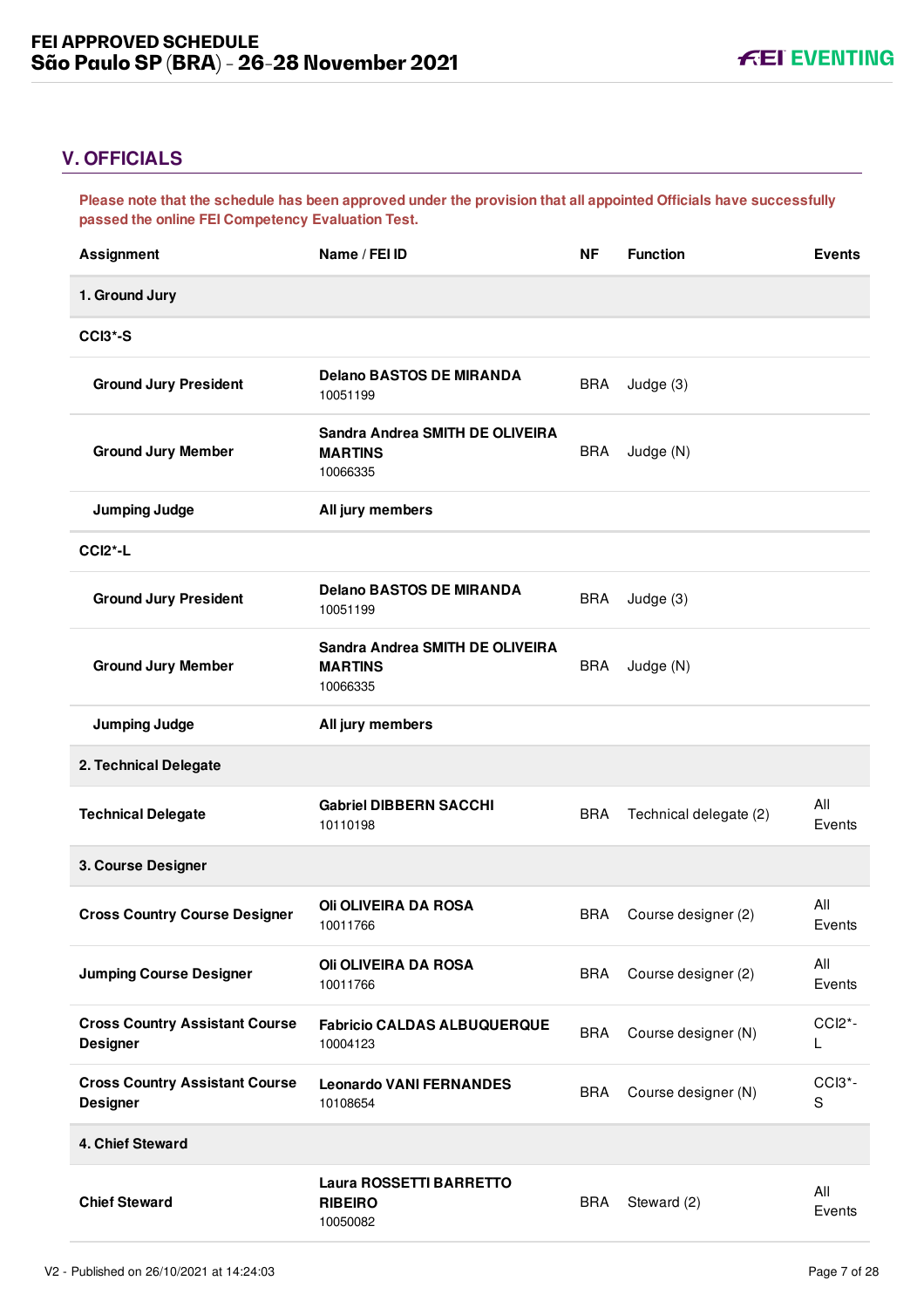# **FEI APPROVED SCHEDULE São Paulo SP (BRA) - 26-28 November 2021**

| <b>Assignment</b>                                     | Name / FEI ID                                                      | ΝF         | <b>Function</b>                               | <b>Events</b> |
|-------------------------------------------------------|--------------------------------------------------------------------|------------|-----------------------------------------------|---------------|
|                                                       |                                                                    |            |                                               |               |
| <b>5. Assistant Stewards</b>                          |                                                                    |            |                                               |               |
| <b>Assistant Steward</b>                              | <b>Luisa LIMA DIAS BATICIOTO</b><br>10250520                       | <b>BRA</b> | Steward (N)                                   | All<br>Events |
| <b>Assistant Steward</b>                              | <b>Tatiana GUTIERREZ</b><br>10081895                               | <b>BRA</b> | Steward (1)                                   | All<br>Events |
| 6. FEI Veterinary Delegate                            |                                                                    |            |                                               |               |
| <b>Veterinary Delegate</b>                            | <b>Thomas Walter WOLFF</b><br>10050577                             | <b>BRA</b> | Official Veterinarian (3)                     | All<br>Events |
| 7. Veterinary Service Manager & Treating Veterinarian |                                                                    |            |                                               |               |
| <b>Veterinary Service Manager</b><br>(VSM)            | Erica Cecília MUTRO<br>10088108                                    | <b>BRA</b> | FEI Permitted Treating<br>Veterinarian        | All<br>Events |
| <b>Veterinary Service Manager</b><br>(VSM)            | Ligia Maria DE OLIVEIRA DONEGÁ<br>10134334                         | <b>BRA</b> | FEI Permitted Treating<br>Veterinarian        | All<br>Events |
| <b>Treating Veterinarian</b>                          | <b>Erica Cecília MUTRO</b><br>10088108                             | <b>BRA</b> | <b>FEI Permitted Treating</b><br>Veterinarian | All<br>Events |
| <b>Treating Veterinarian</b>                          | Ligia Maria DE OLIVEIRA DONEGÁ<br>10134334                         | <b>BRA</b> | <b>FEI Permitted Treating</b><br>Veterinarian | All<br>Events |
| 8. Chief Medical Officer & Medical Services           |                                                                    |            |                                               |               |
| <b>Chief Medical Officer</b>                          | <b>Katia CILENE</b><br>10248729<br>Phone: +551196079.8228          |            |                                               | All<br>Events |
| <b>Medical Services</b>                               | Overmed Ambulâncias Ltda<br>30000121                               | <b>BRA</b> | Corporation                                   | All<br>Events |
| 9. Farrier                                            |                                                                    |            |                                               |               |
| <b>Farrier</b>                                        | <b>Domingos SAMMARTANO</b><br>10248728<br>Phone: +55 11 98915-4812 |            |                                               | All<br>Events |

**KEI EVENTING**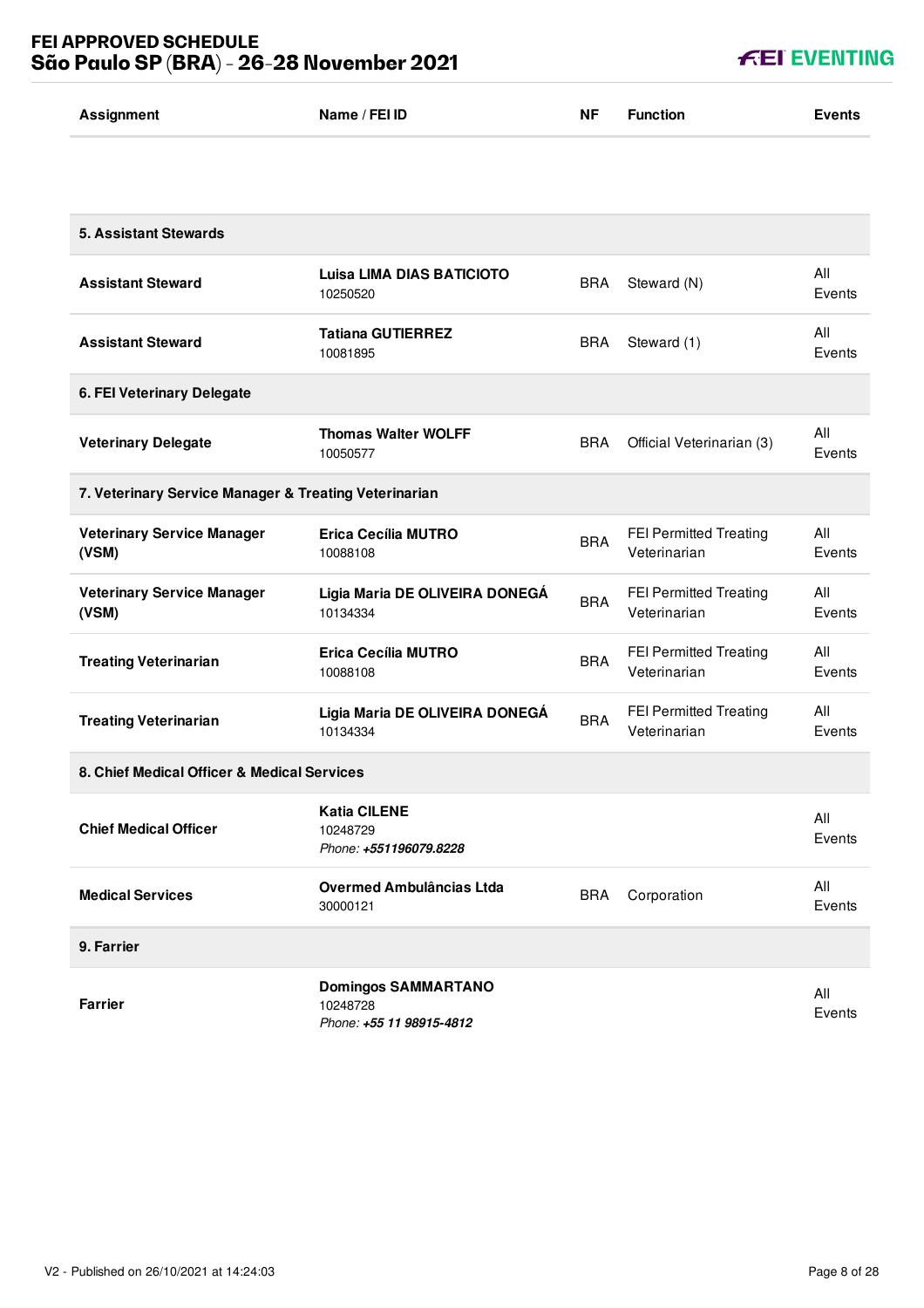# <span id="page-9-0"></span>**VI. INVITATIONS**

#### <span id="page-9-1"></span>**1. GENERAL**

| <b>Invited NFs</b>                               | Unlimited            |
|--------------------------------------------------|----------------------|
| Number of athletes from the host<br>nation       | Unlimited            |
| Number of athletes per NF                        | Unlimited            |
| Maximum number of horses per<br>athlete          | Unlimited            |
| Ballot procedure in case of<br>excessive entries | 2 horses per athlete |

Athletes are invited by the Organiser through their National Federation. One (1) groom per athlete.

## <span id="page-9-2"></span>**2. ENTRY RIGHTS TO SHOWGROUNDS / ACCREDITED PERSONS**

Entry right to the stable area according to FEI Veterinary Regulations Articles 1008-1009

#### **NUMBER OF ACCREDITED PERSONS**

| <b>Athlete</b> | Unlimited                                               |
|----------------|---------------------------------------------------------|
| <b>Partner</b> | Unlimited                                               |
| Groom          | Unlimited                                               |
| Horse owner    | Unlimited accreditations per horse acc. to FEI Passport |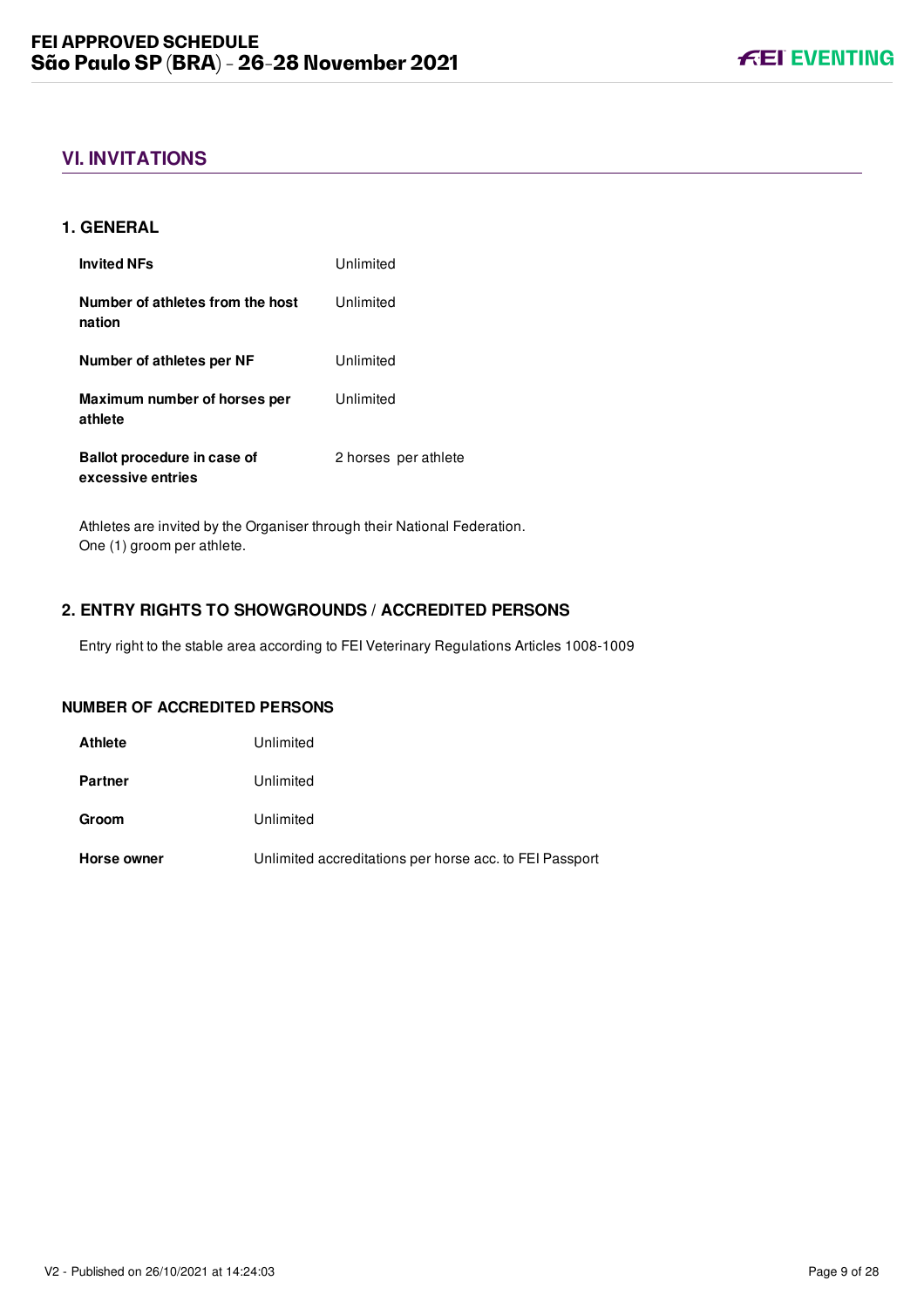# <span id="page-10-0"></span>**VII. ENTRIES**

## **IMPORTANT**

- Entries must be made through the FEI Entry System for all categories of this Event ([https://entry.fei.org\)](https://entry.fei.org);
- Additional documentation can be found at: <https://inside.fei.org/fei/your-role/it-services/fei-entry-system>
- All Athletes and Horses participating in any International Competition must be registered with the FEI;
- Athletes and/or Horses present at the Event without having been entered through the FEI's Online Entry System will automatically be disqualified unless compelling circumstances warrant otherwise.

## <span id="page-10-1"></span>**1. ENTRY DATES AND ENTRY FEES**

Entries have to be in accordance with Art. 509 of the FEI Eventing Rules, 25th edition, effective 1st January 2020, updates effective 1st January 2021.

#### **Deadlines for entries**

| Closing date for  | CCI3*-S 22/11/2021 |  |
|-------------------|--------------------|--|
| definite entries: | CCI2*-L 22/11/2021 |  |
| Last date for     | CCI3*-S 25/11/2021 |  |
| substitutions:    | CCI2*-L25/11/2021  |  |

#### **Fees for horses**

| Entry fee per horse    |                                                                                                                                                                                                                      |
|------------------------|----------------------------------------------------------------------------------------------------------------------------------------------------------------------------------------------------------------------|
| $CCI3*-S$              | 350 BRL                                                                                                                                                                                                              |
| $CCI2$ <sup>*</sup> -L | 300 BRL                                                                                                                                                                                                              |
| <b>EADCMP</b> Fee      | Lower Level Events (CIMs) CHF 18 per horse per event (For definition of CIMs see Appendix E of the FEI General Regulations)<br>Higher Level Events CHF 25 per horse per event (All other events not defined as CIMs) |
| $CCI3*-S$              | 150 BRL (18 CHF not included in entry fee)                                                                                                                                                                           |
| $CCI2$ <sup>*</sup> -L | 150 BRL (18 CHF not included in entry fee)                                                                                                                                                                           |
| Stabling fee per horse |                                                                                                                                                                                                                      |
| $CCI3*-S$              | 250 BRL<br>No shavings included                                                                                                                                                                                      |
| $CCI2$ <sup>*</sup> -L | 250 BRL<br>No shavings included                                                                                                                                                                                      |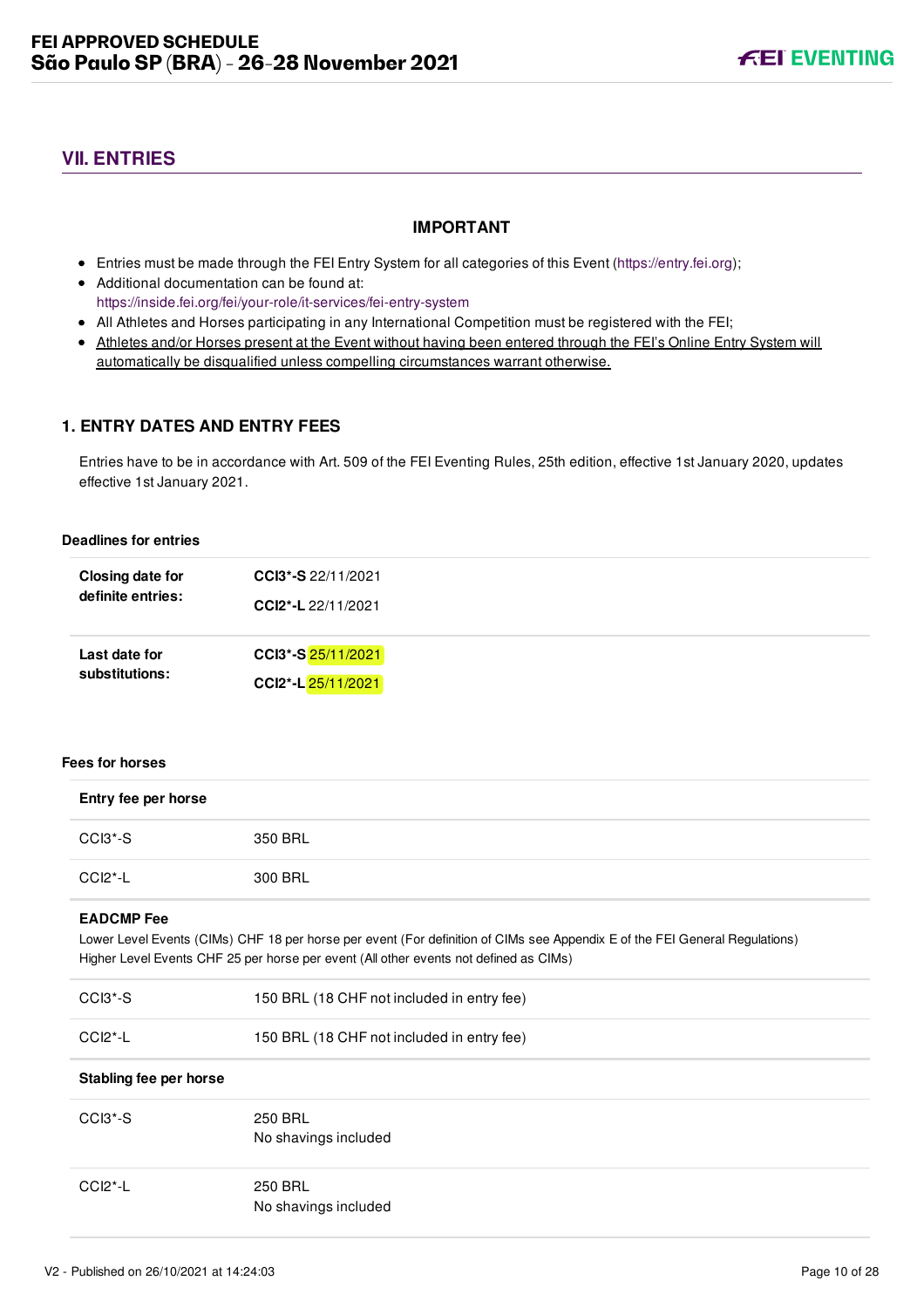

| Total fee per horse              |         |
|----------------------------------|---------|
| CCI3*-S                          | 750 BRL |
| CCI <sub>2</sub> <sup>*</sup> -L | 700 BRL |

# <span id="page-11-0"></span>**2. DETAILS ENTRY PROCEDURE FEE / PAYMENT**

| Clube Hípico de Santo Amaro    |
|--------------------------------|
| CNPJ: 49.086.291/0001-71       |
| Banco: Itaú                    |
| Agência: 8482                  |
| c.c :16.585-2                  |
| Send a copy to cce@chsa.com.br |

## <span id="page-11-1"></span>**3. OTHER FEES**

All other fees must be listed hereunder with the details of the amounts to be charged and approved by the FEI. Only fees approved by the FEI and listed in the approved Schedule can be charged by the OC.

Shavings 35 BRL per bale

#### **Lorry / Caravan area**

Parking price 400 BRL

All aforementioned amounts include VAT, if applicable

VAT number of the Organiser:

#### <span id="page-11-2"></span>**4. NO-SHOWS AND LATE WITHDRAWALS**

In the case of withdrawals after the date of definite entries or no-shows the athlete or the respective NF will be held liable to reimburse the OC for the actual financial loss incurred by the OC (i.e. stabling and hotel expenses) as a result of the late withdrawal or no-show.

#### **Amount charged**

**Refund procedure** WITHDRAWALS: After the November 24, no stable fee will be refunded and entry fees will be refunded 50%. If the withdrawals are caused by ilness (both rider or horese) entry fee will be refound by 100% with declaration from doctor or veterinarian

#### <span id="page-11-3"></span>**5. QUALIFICATIONS**

Entries have to be in accordance with Art. 520 and 521 of the FEI Eventing Rules, 25th edition, effective 1st January 2020, updates effective 1st January 2021.

The eligibility to compete will be determined by a combination of the following:

- The level of the Athlete category (National, D, C, B, A) (Art.519)
- The achievement of a number of Minimum Eligibility Requirements according to the eligibility matrix of requirements (Art.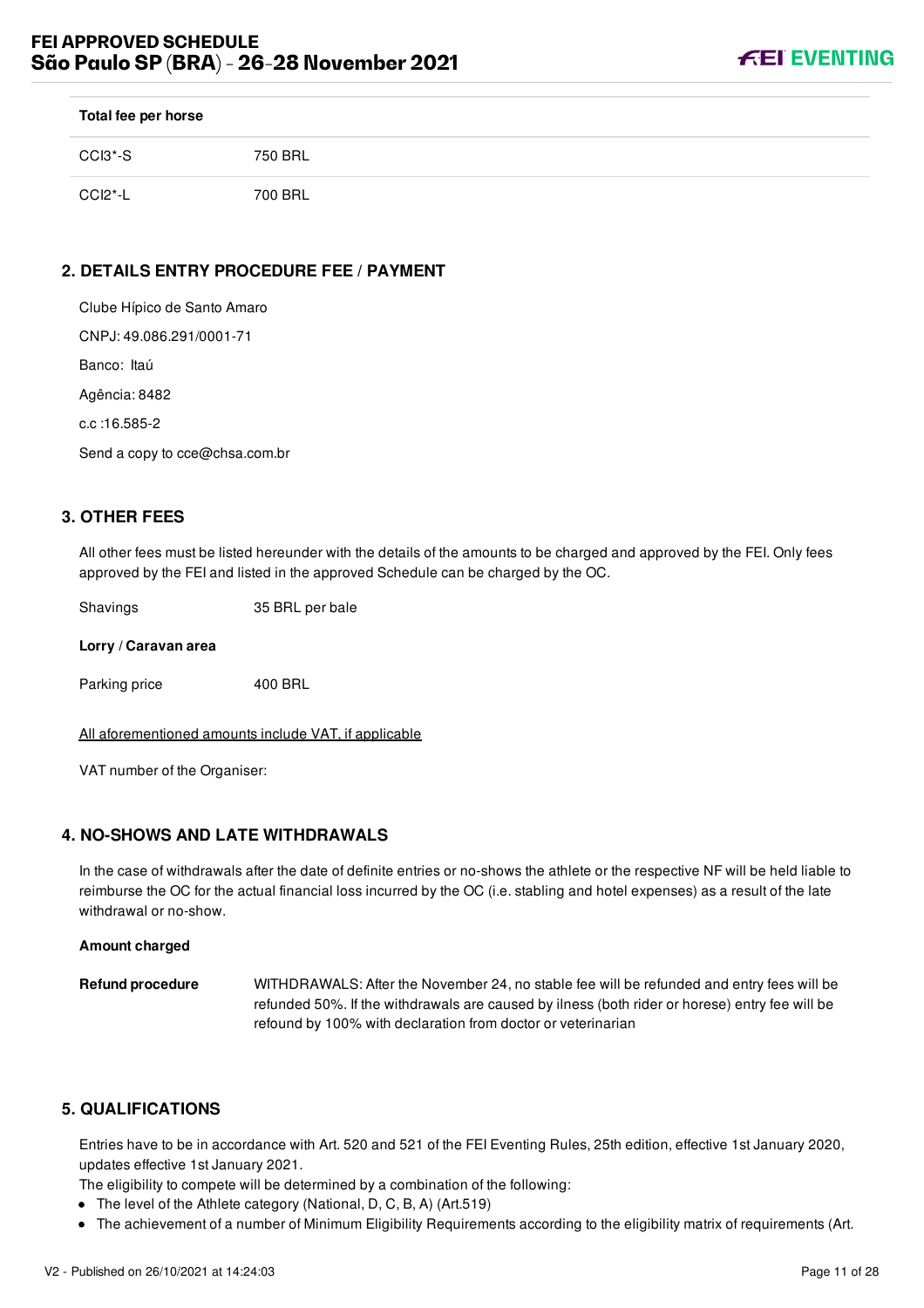520)

**KEI EVENTING**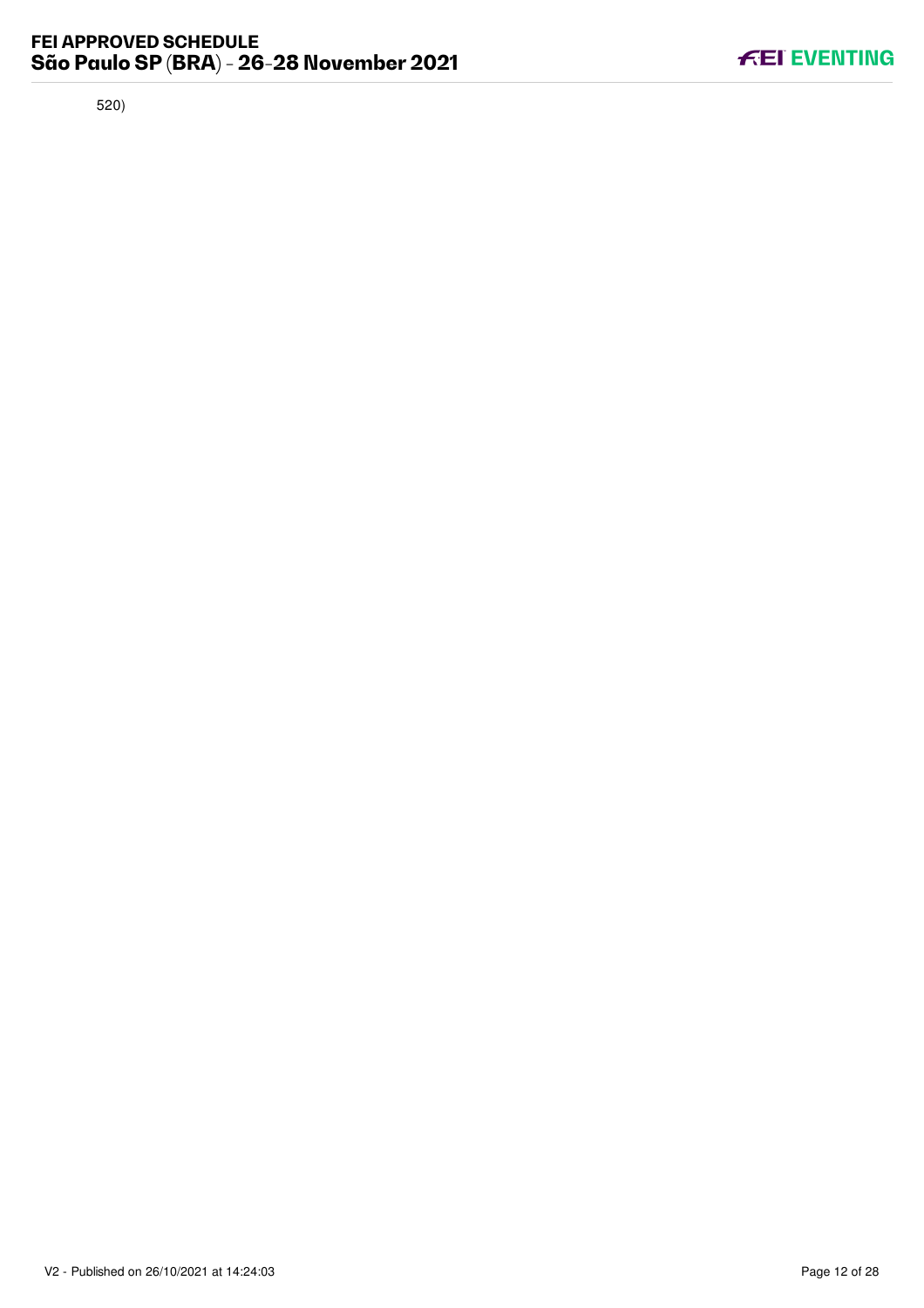# <span id="page-13-0"></span>**VIII. TIMETABLE**

| CCI <sub>3</sub> *-S              | Day       | <b>Date</b> | <b>Time</b> |
|-----------------------------------|-----------|-------------|-------------|
| Vet examination on arrival        | Wednesday | 24/11/2021  | 07:00       |
| <b>Opening of stables</b>         | Wednesday | 24/11/2021  | 07:00       |
| <b>Official course inspection</b> | Thursday  | 25/11/2021  | 10:00       |
| <b>Declaration of starters</b>    | Thursday  | 25/11/2021  | 17:00       |
| <b>Dressage Test</b>              | Friday    | 26/11/2021  | 09:00       |
| <b>XC Briefing</b><br>Restaurant  | Friday    | 26/11/2021  | 18:00       |
| <b>Cross-Country Test</b>         | Saturday  | 27/11/2021  | 13:00       |
| 2nd horse inspection              | Sunday    | 28/11/2021  | 08:00       |
| <b>Jumping Test</b>               | Sunday    | 28/11/2021  | 13:00       |
| Prize-giving                      | Sunday    | 28/11/2021  | 14:00       |

| $CCI2*-L$                      | Day       | Date       | <b>Time</b> |
|--------------------------------|-----------|------------|-------------|
| Vet examination on arrival     | Wednesday | 24/11/2021 | 07:00       |
| <b>Opening of stables</b>      | Wednesday | 24/11/2021 | 07:00       |
| Official course inspection     | Thursday  | 25/11/2021 | 11:00       |
| 1st horse inspection           | Friday    | 26/11/2021 | 08:00       |
| <b>Declaration of starters</b> | Friday    | 26/11/2021 | 08:30       |
| <b>Dressage Test</b>           | Friday    | 26/11/2021 | 10:00       |
| <b>Cross-Country Test</b>      | Saturday  | 27/11/2021 | 12:00       |
| 2nd horse inspection           | Sunday    | 28/11/2021 | 08:00       |
| <b>Jumping Test</b>            | Sunday    | 28/11/2021 | 12:00       |
| Prize-giving                   | Sunday    | 28/11/2021 | 14:00       |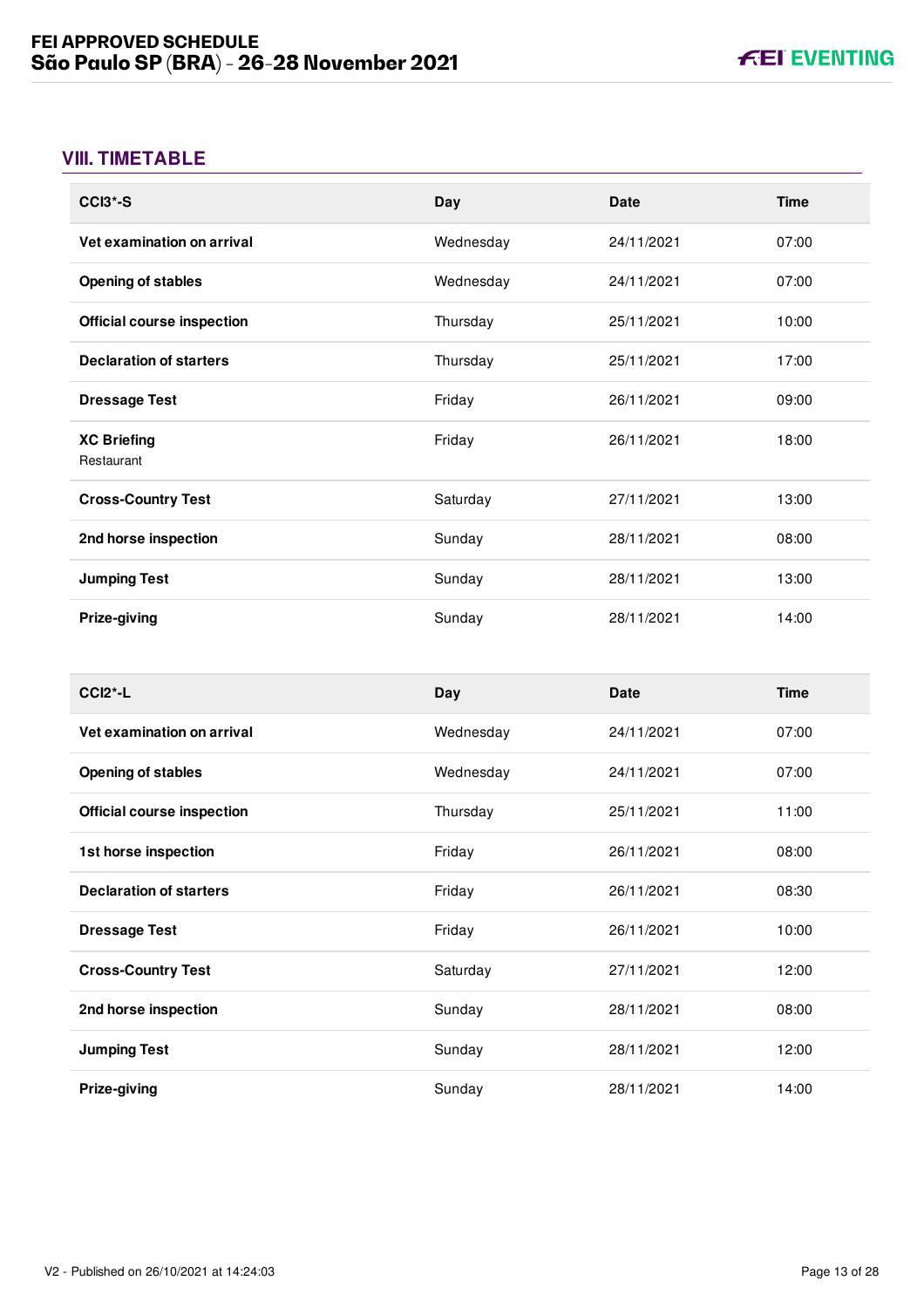<span id="page-14-0"></span>**These competitions will be in accordance with the FEI Eventing Rules and its Annexes, 25th edition, effective 1st January 2020, updates effective 1st January 2021.**

### <span id="page-14-1"></span>**CCI3\*-S**

#### **TECHNICAL CONDITIONS**

| <b>DRESSAGE TEST</b><br>CCI <sub>3</sub> <sup>*</sup> -S | CCI <sub>3</sub> <sup>*</sup> A |             |
|----------------------------------------------------------|---------------------------------|-------------|
| <b>CROSS-COUNTRY</b><br><b>TEST</b>                      | Length:                         | 3480 m      |
| CCI <sub>3</sub> <sup>*</sup> -S                         | Speed:                          | 550 m/min   |
|                                                          | <b>Number of efforts:</b>       | 29          |
| <b>JUMPING</b><br>CCI <sub>3</sub> <sup>*</sup> -S       | Distance:                       | 450 m       |
|                                                          | Speed:                          | $350$ m/min |
|                                                          | Max. number of efforts:         | 13          |
|                                                          | <b>Number of obstacles:</b>     | 10          |

#### **PRIZE CLASSIFICATION**

| Total amount of prize money per | No Prize Money |
|---------------------------------|----------------|
| section:                        |                |

**Other details on prize money distribution**

**FEI EVENTING**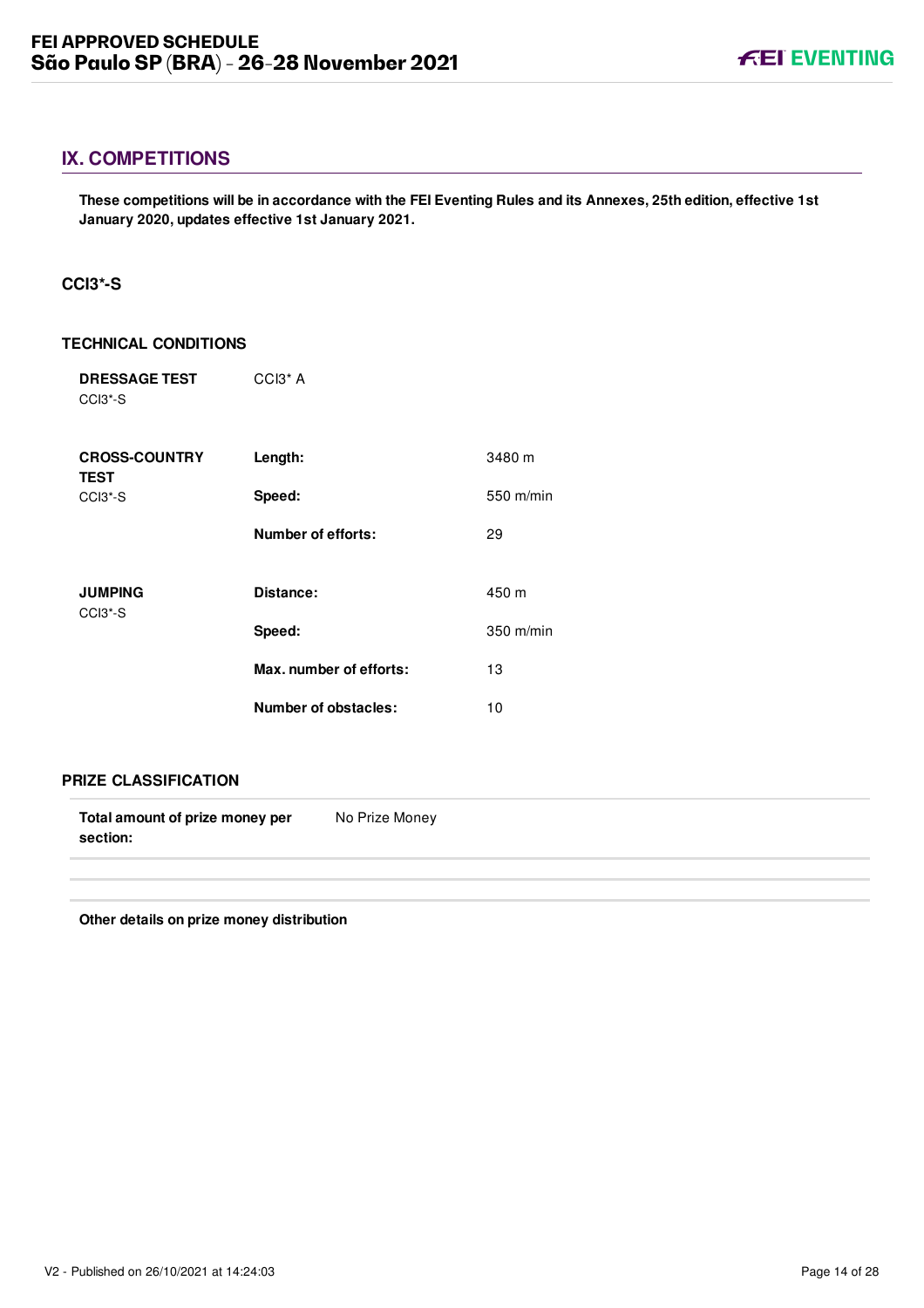## <span id="page-15-0"></span>**CCI2\*-L**

#### **TECHNICAL CONDITIONS**

**DRESSAGE TEST** CCI2\*-L CCI2\* A

| <b>CROSS-COUNTRY</b><br><b>TEST</b>                | Length:                     | 3830 m      |
|----------------------------------------------------|-----------------------------|-------------|
| $CCI2$ *-L                                         | Speed:                      | 520 m/min   |
|                                                    | Number of efforts:          | 29          |
|                                                    |                             |             |
| <b>JUMPING</b><br>CCI <sub>2</sub> <sup>*</sup> -L | Distance:                   | 450 m       |
|                                                    | Speed:                      | $350$ m/min |
|                                                    | Max. number of efforts:     | 12          |
|                                                    | <b>Number of obstacles:</b> | 10          |

#### **PRIZE CLASSIFICATION**

| Total amount of prize money per<br>section: | No Prize Money |
|---------------------------------------------|----------------|
|                                             |                |
|                                             |                |

**Other details on prize money distribution**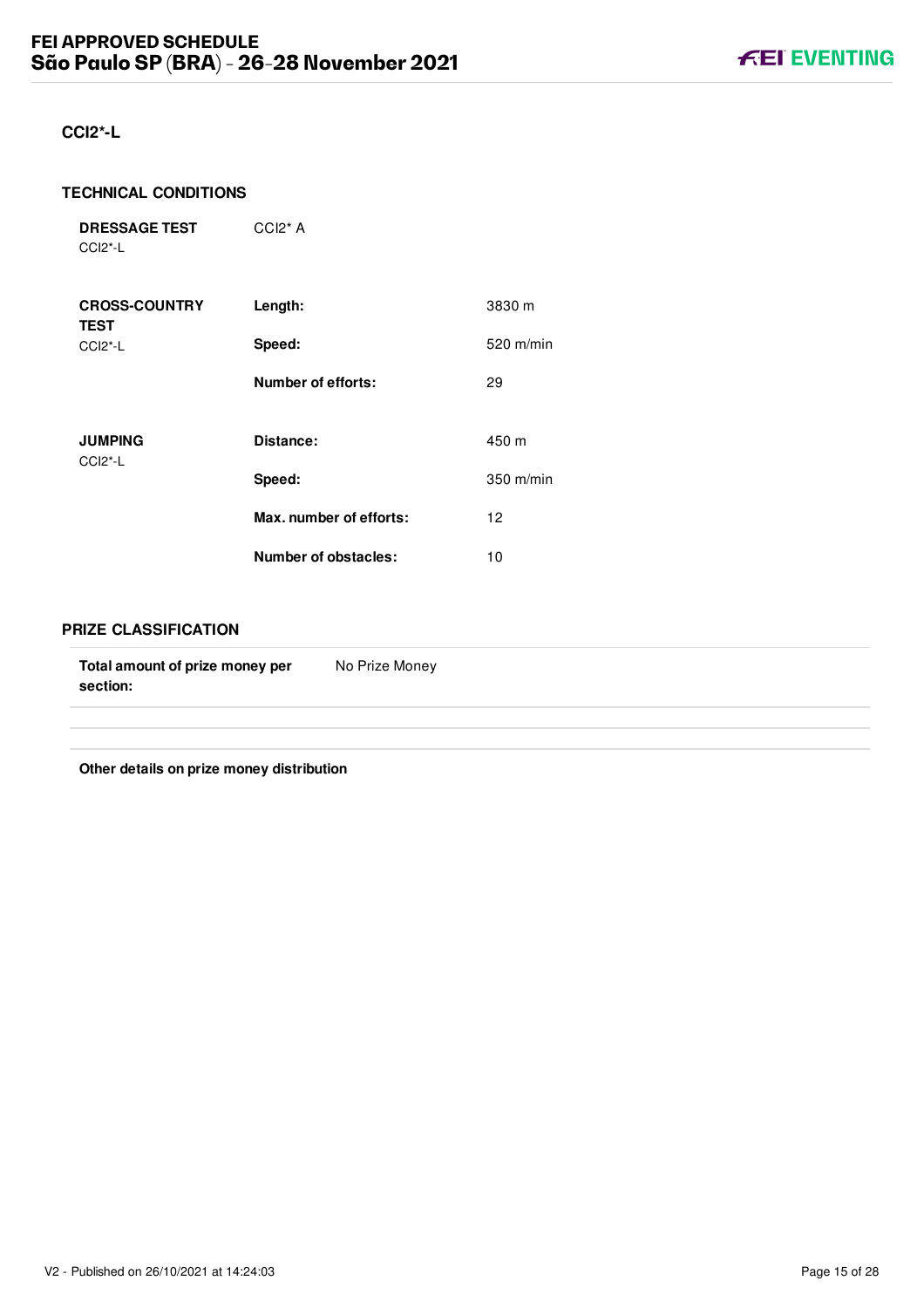

#### <span id="page-16-0"></span>**PRIZE MONEY SUMMARY**

| CCI3*-S                          | 0.00 BRL |
|----------------------------------|----------|
| CCI <sub>2</sub> <sup>*</sup> -L | 0.00 BRL |

**Total**

#### **IMPORTANT**

**The total amount of prize money shown for each Competition in the schedule must be distributed. (FEI General Regulations articles 127 and 128)**

The value of the **1st prize must not exceed 1/3 of the total prize money** distributed for the competition. The minimum number of prizes offered for each competition must be allocated on the basis of one prize for every commenced four Athletes, with a minimum of five prizes.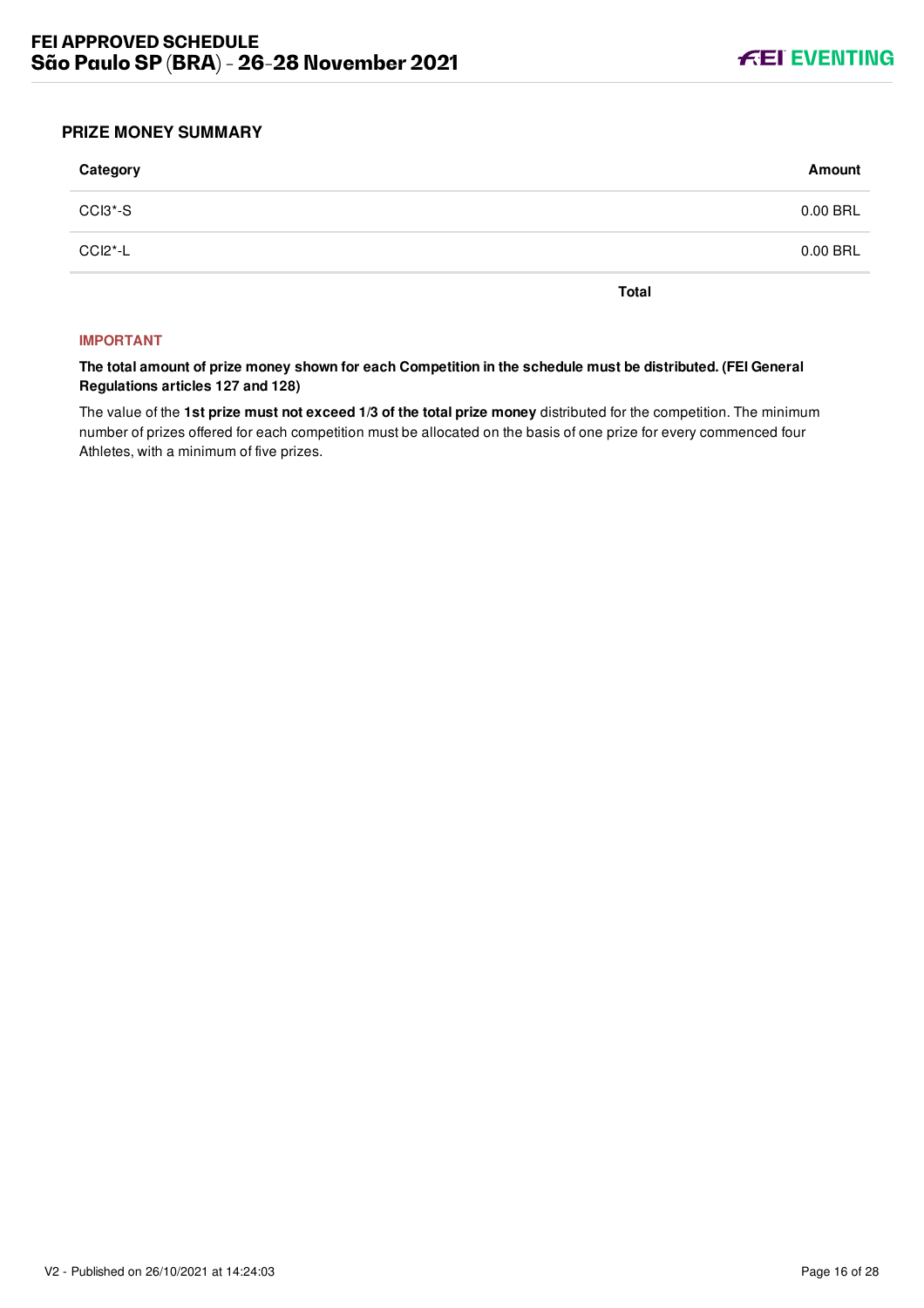# <span id="page-17-0"></span>**X. FACILITIES OFFERED**

#### <span id="page-17-1"></span>**1. ATHLETES**

#### **ACCOMMODATION**

| Hotel name:     | Intercity Nações Unidas    |
|-----------------|----------------------------|
| <b>Address:</b> | R. Fernandes Moreira, 1371 |
|                 | Chácara Santo Antônio      |
|                 | 04716003 São Paulos Brazil |

#### **Telephone:**

Accommodated (bed and breakfast) from **24/11/2021** to **29/11/2021**

At the expense of **Athletes**

## **MEALS**

At the expense of **Athletes**

Meals provided from **24/11/2021** to **29/11/2021**

## <span id="page-17-2"></span>**2. GROOMS**

#### **ACCOMMODATION**

**MEALS**

-

-

If applicable, Organiser must provide proper sanitary conditions. The showering facilities should be sufficient for both male and female grooms with hot and cold water. Shower facilities as well as restrooms should at all times be in a state of cleanliness.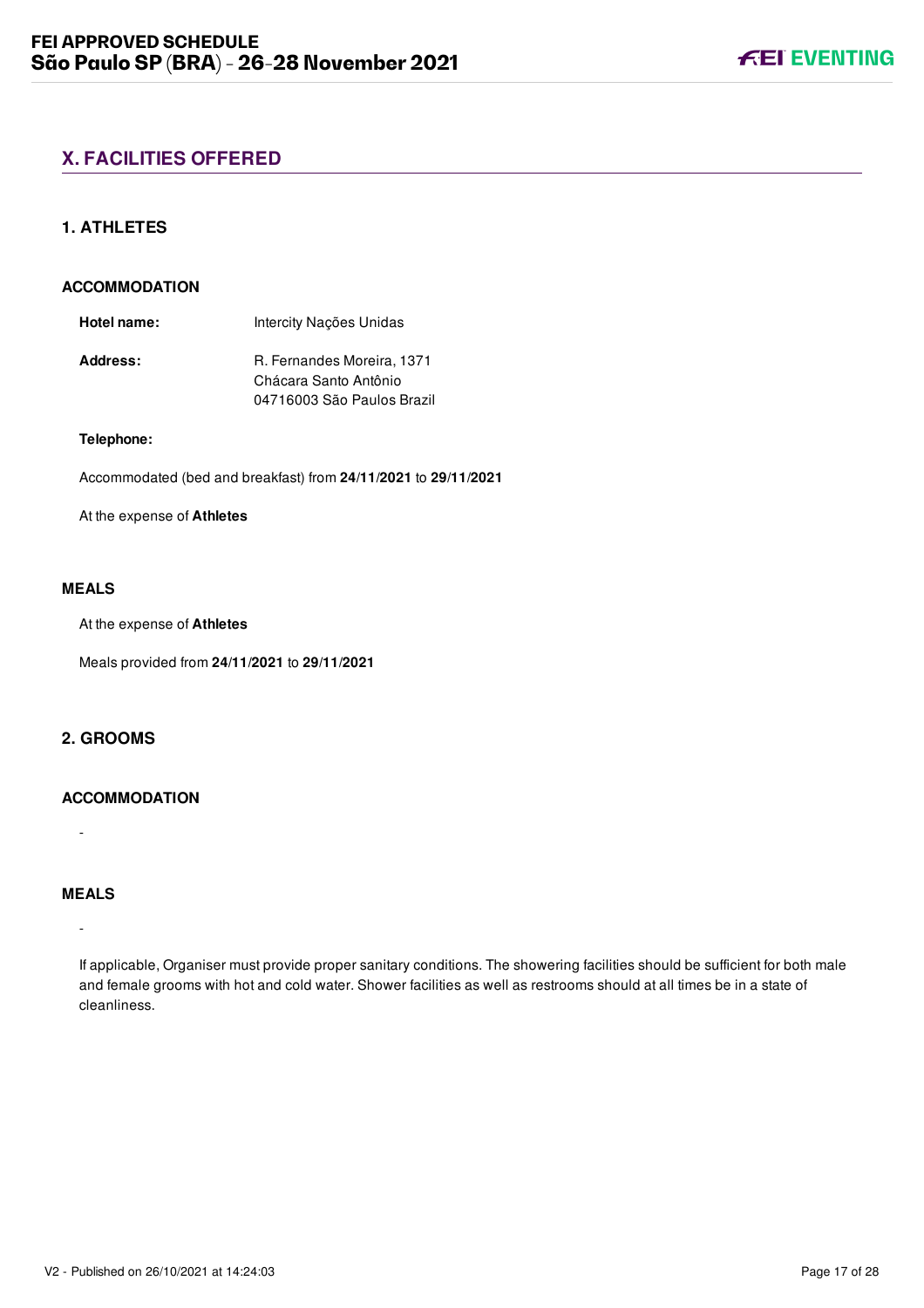# <span id="page-18-0"></span>**XI. LOGISTICAL, ADMINISTRATIVE AND TECHNICAL INFORMATION**

#### <span id="page-18-1"></span>**1. DRAWS**

No draws

## <span id="page-18-2"></span>**2. COMPETITION ARENAS**

|               | Name                 | Width (m) | Length (m) | Type of footing/ground |
|---------------|----------------------|-----------|------------|------------------------|
| Dressage      | Main Dressage Arena  | 20        | 60         | sand                   |
| Cross-country | XC complex           |           |            | sand and grass         |
| Jumping       | Sérgio Brandão Gomes | 75        | 49         | sand                   |

## <span id="page-18-3"></span>**3. PRACTICE ARENAS**

| <b>Name</b>     | Width (m) | Length $(m)$ | Type of footing/ground |
|-----------------|-----------|--------------|------------------------|
| Dressage Arenas | 20        | 60           | sand                   |
| XC warm-up      | 100       | 100          | grass                  |
| Jumping warm-up | 52        | 35           | sand                   |

## <span id="page-18-4"></span>**4. STABLES**

Size of boxes (80% minimum 3m x 3m + 20% 3m x 4m)

## <span id="page-18-5"></span>**5. SCORING/TIMING PROVIDER**

The FEI may require to be provided with real time results data feed of your event according to FEI requirements; in this case, you and your provider will be informed accordingly.

The Scoring and Timing of the Event will be performed by the following provider: (The list of certified Service Providers is available here: [https://inside.fei.org/fei/your-role/it-services/it-providers/list\)](https://inside.fei.org/fei/your-role/it-services/it-providers/list)

| <b>Provider contact information:</b><br>Name: |                       | JOSÉREINALDO DE CAMPOS JÚNIOR |  |
|-----------------------------------------------|-----------------------|-------------------------------|--|
|                                               | <b>FEI ID Number:</b> | 10258700                      |  |
|                                               | <b>Contact email:</b> | billy.jrc@gmail.com           |  |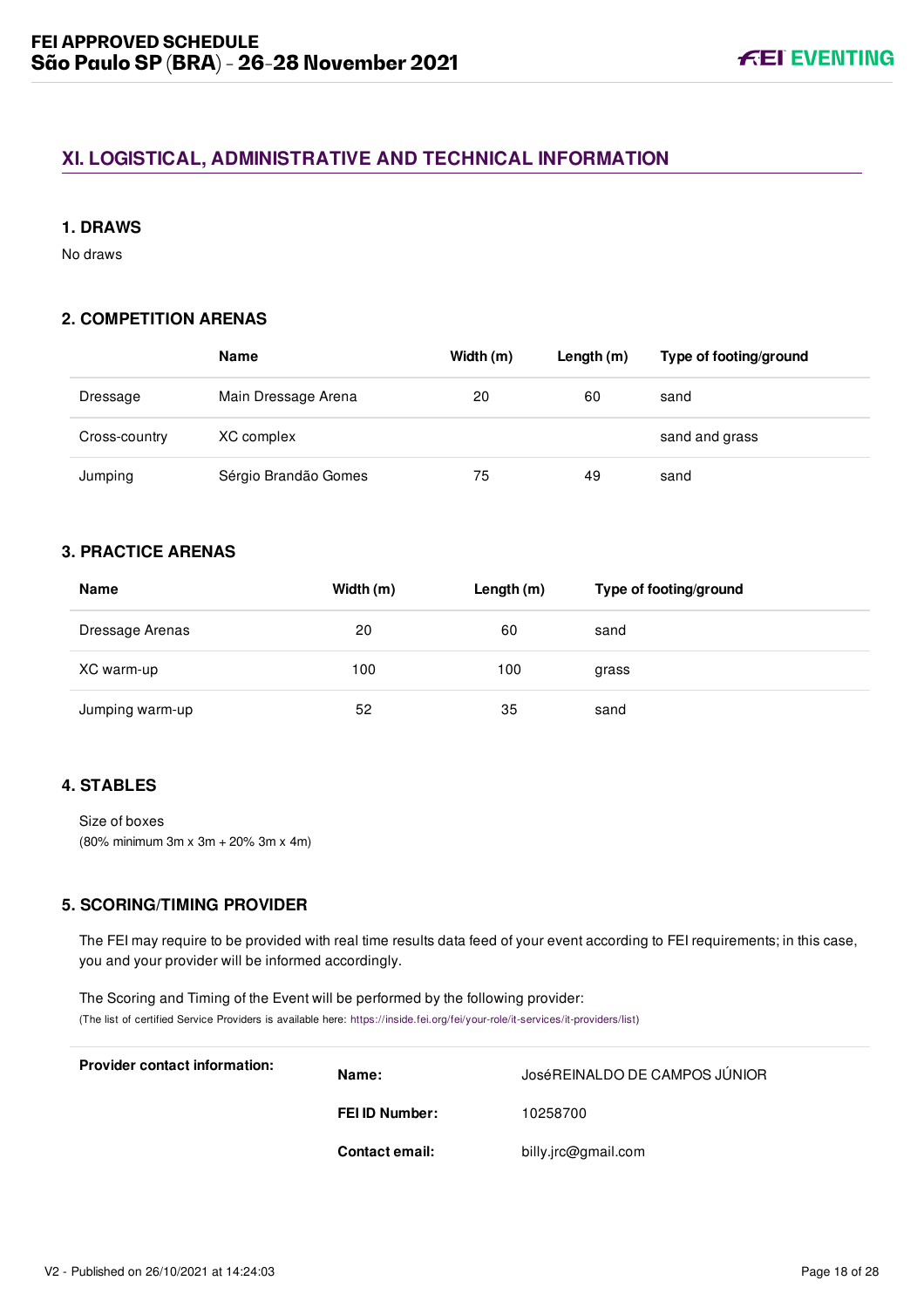## <span id="page-19-0"></span>**6. OTHER TECHNOLOGY/SERVICE PROVIDER(S)**

Will you use other technology/service provider(s) at your Event? **No**

#### <span id="page-19-1"></span>**7. PRIZE-GIVING CEREMONY**

The owner of the winning horse/pony is invited to the prize-giving ceremony: **Yes** The athletes required to present themselves for the prize-giving ceremony of each competition are: **3** Athletes riding their horses: **Yes**

## <span id="page-19-2"></span>**8. ADVERTISING ON ATHLETES AND HORSES**

At CI events, and all competitions except for the Nations Cup, athletes are authorised to carry the logo of their personal sponsor in accordance with article 541 of the FEI Eventing Rules.

The Chief Steward will check that the advertising on athletes and horses complies with these Articles.

#### <span id="page-19-3"></span>**9. TICKETING**

Are you selling tickets for spectators to attend your event? **No**

#### <span id="page-19-4"></span>**10. BETTING**

Betting will be authorised by the Organiser: **No**

#### <span id="page-19-5"></span>**11. TRANSPORT REIMBURSEMENT HORSES/PONIES**

<span id="page-19-6"></span>**12. WELCOME**

-

The time and date of arrival of athletes, horses and their means of transport must be given to the Organiser in order to facilitate their arrival.

#### <span id="page-19-7"></span>**13. LOCAL TRANSPORTATION & ARRANGEMENTS FROM HOTEL TO SHOWGROUNDS**

Walking distance: **Yes**

Organiser shuttle service available: **No**

Public transport available: **Yes, paid by the athlete**

Approximate cost per round trip: **20 BRL**

#### <span id="page-19-8"></span>**14. LORRY / CARAVAN FACILITIES**

Lorry or caravan can be parked close to the stables: **Yes**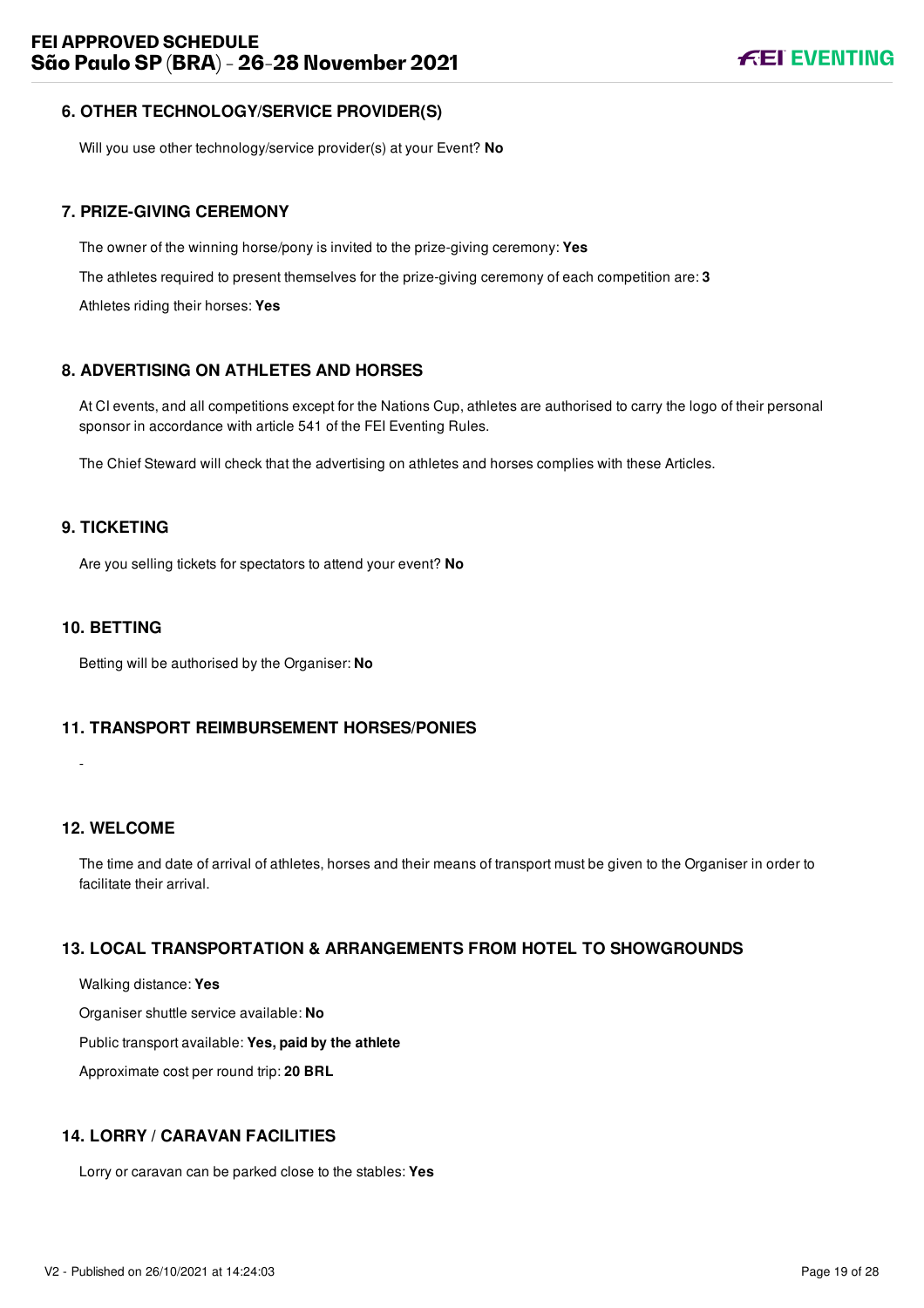#### <span id="page-20-0"></span>**15. SUSTAINABILITY**

Please consider the environment when organising an FEI Event. Please find useful information on FEI Sustainability here: <http://inside.fei.org/fei/your-role/organisers/handbook>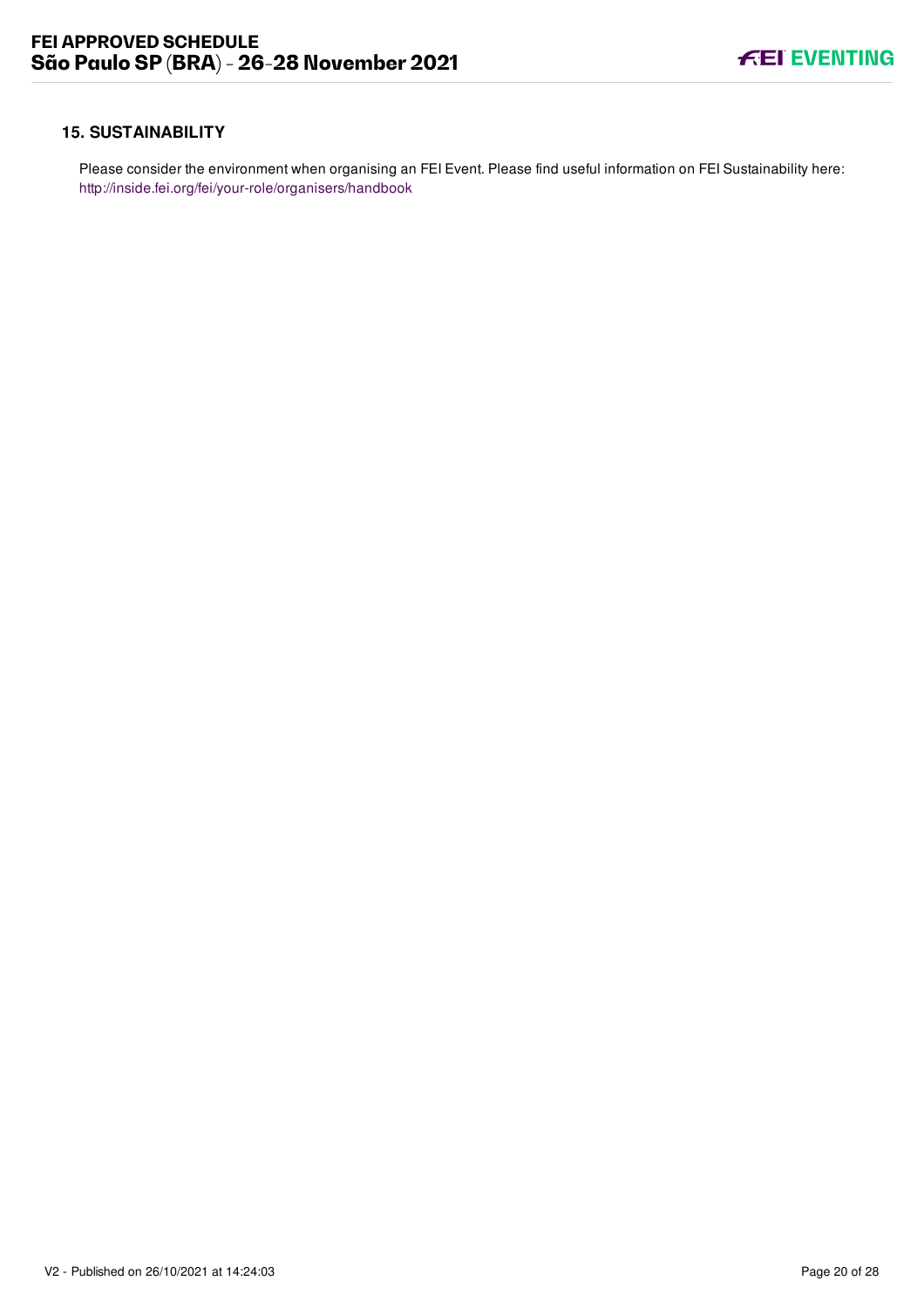# <span id="page-21-0"></span>**XII. VETERINARY MATTERS**

#### <span id="page-21-1"></span>**1. CUSTOMS FORMALITIES**

Contact details for Customs Formalities:

| Name:                 | Agrounion Logística e Assessoria Aduaneira                     |  |
|-----------------------|----------------------------------------------------------------|--|
| Address:              | LArgo do Paissandu, 72 conjunto 1601 01034901 São Paulo Brazil |  |
| Phone:                | +55113312-4090                                                 |  |
| <b>Fax:</b>           | -55113315-9613                                                 |  |
| Email:                |                                                                |  |
| <b>Opening hours:</b> | $08:00 - 17:00$                                                |  |

## <span id="page-21-2"></span>**2. HEALTH REQUIREMENTS**

#### **GENERAL**

-

-

-

In accordance with the FEI Code of Conduct for the Welfare of the Horse it is imperative that all Horses at FEI Events are physically fit and free from infectious disease before being allowed to compete.

## **ENTRY OF HORSES**

**Required health tests and vaccinations**

**Quarantine period**

**Specimen Import Licence applied**

#### <span id="page-21-3"></span>**3. NATIONAL REQUIREMENTS**

1. Providenciar a DECLARAÇÃO DE SAÚDE com no máximo 4 dias da data do evento, que o(s) animal(is) não possui(em) sintomas de doenças infecto contagiosas emitido para o evento;

2. Atestado de vacina (ou Passaporte) com no máximo de 360 DIAS da vacina, contra INFLUENZA EQUINA, contendo número de partida, lote, fabricante e data da vacinação assinada e carimbada pelo médico veterinário responsável pelo animal;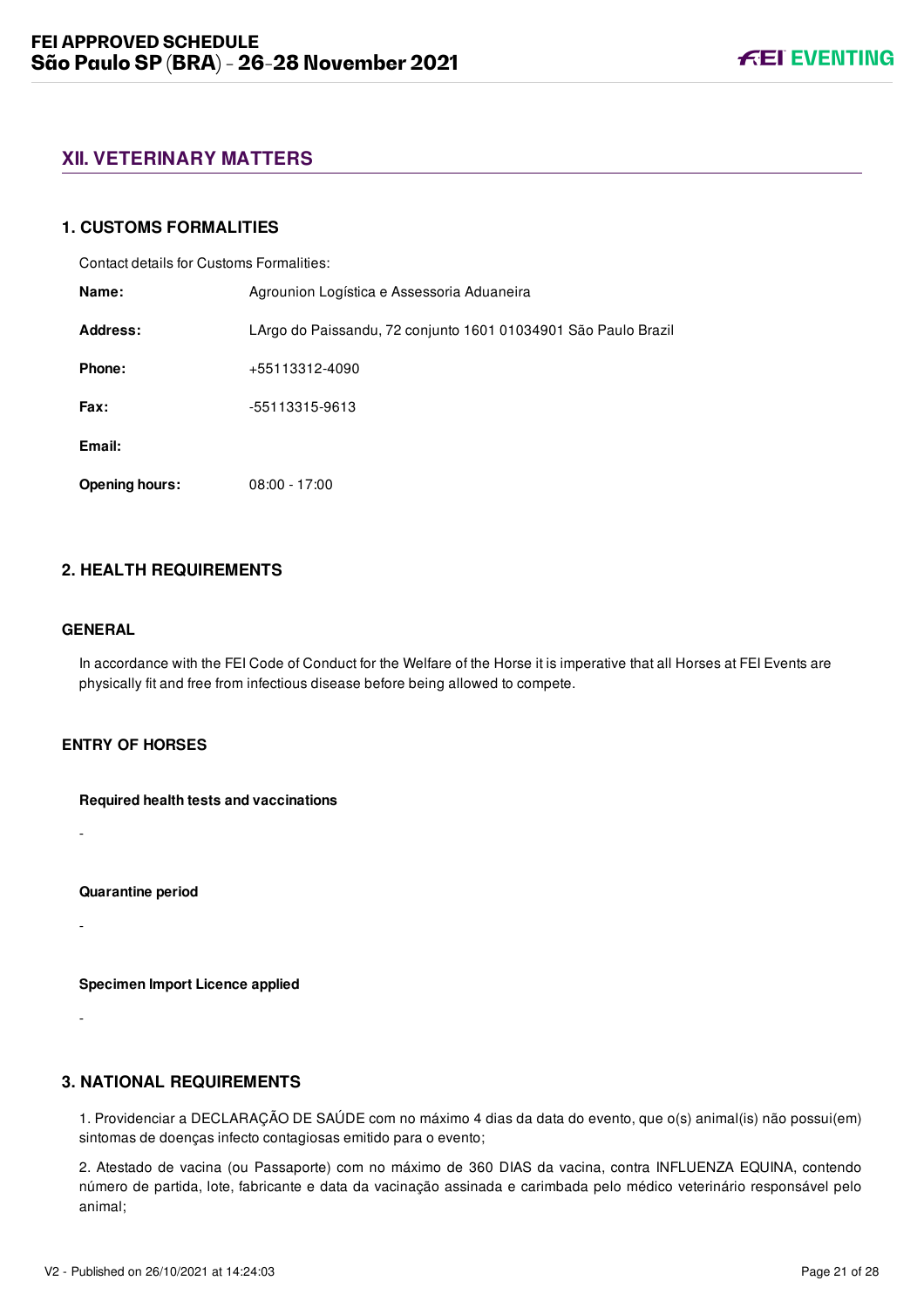# **FEI APPROVED SCHEDULE São Paulo SP (BRA) - 26-28 November 2021**

3. Realização do Exame de ANEMIA INFECCIOSA EQUINA E MORMO, negativo e na validade (60 dias da data de coleta);

\* OS EXAMES DEVERÃO ESTAR VÁLIDOS ATÉ A DATA DO FINAL DO EVENTO. \*

\* É imprescindível conferir com antecedência a resenha gráfica dos exames de AIE/Mormo, pois incorreções implicarão no impedimento do desembarque do animal.

4. A entrega da GTA (Guia de Trânsito Animal) juntamente com a declaração de saúde, atestado de vacina contra Influenza, exame de MORMO e o AIE no ato da entrada do animal no recinto do evento.

\* TODOS OS ATESTADOS E EXAMES DEVEM SER ORIGINAIS. CÓPIAS NÃO SERÃO ACEITAS\*

#### <span id="page-22-0"></span>**4. PONIES**

FEI Veterinary Regulations, Chapter IX: For all Pony Events, Ponies must be available for Pony Measurement if requested by the FEI.

#### <span id="page-22-1"></span>**5. INJURY SURVEILLANCE**

FEI Veterinary Regulations Chapter VIII: Horses participating in FEI Events are subject to injury surveillance protocols; and in the event of fatality, a post mortem examination.

#### <span id="page-22-2"></span>**6. TRANSPORT OF HORSES**

Horses must be fit to travel and be transported in suitable vehicles for the transport of horses. Any government requirements for disease testing and control must be requested well in advance, to ensure that the horse is in compliance by the time of arrival at the border of the country where the Event is taking place. Athletes, or their representatives, have the responsibility to comply with national legislation in both their country of origin and the host nation of the Event. Where necessary athletes must contact local government authorities or veterinary advisors for information regarding animal health requirements and transport legislation. Within the European Union (EU), this includes EU Council Regulation (EC) No 1/2005 concerning the protection of animals during transport within the Member States of the EU.

## <span id="page-22-3"></span>**7. VENUE ARRIVAL INFORMATION & FITNESS TO COMPETE**

#### <span id="page-22-4"></span>**7.1 PASSPORTS (FEI GENERAL REGULATIONS ARTICLE 137)**

For all issues relating to FEI Horse Passports/FEI Recognition Cards please contact your National Federation.All Horses competing at FEI Events must be registered with the FEI.FEI Passports or FEI Recognition Cards (for those Horses with a national passport approved by the FEI) are compulsory for FEI Events.NB: Horses entered in CIMs and in CSIP in their country of residence are not required to have an FEI Passport or FEI Recognition Card but must be properly registered with the FEI and identifiable (GRs 137.2).Athletes who do not present a Horse's Passport and/or Recognition Card, or one that is not correctly validated or fail to meet other passport requirements will be subject to Sanctions in accordance with Annex VI of the FEI Veterinary Regulations and may not be allowed to compete.NB: for Horses permanently resident in a Member State of the European Union: all Horses must have a national EU passport in compliance with EU Regulations to which a FEI Recognition card is applied. The exception to this being Horses in possession of an FEI passport which has been continually revalidated without interruption.

#### <span id="page-22-5"></span>**7.2 VACCINATIONS - EQUINE INFLUENZA (FEI VETERINARY REGULATIONS ARTICLE 1003)**

Horses competing at FEI Events must comply with the requirements for Equine Influenza vaccination in accordance with the Veterinary Regulations and as summarised below.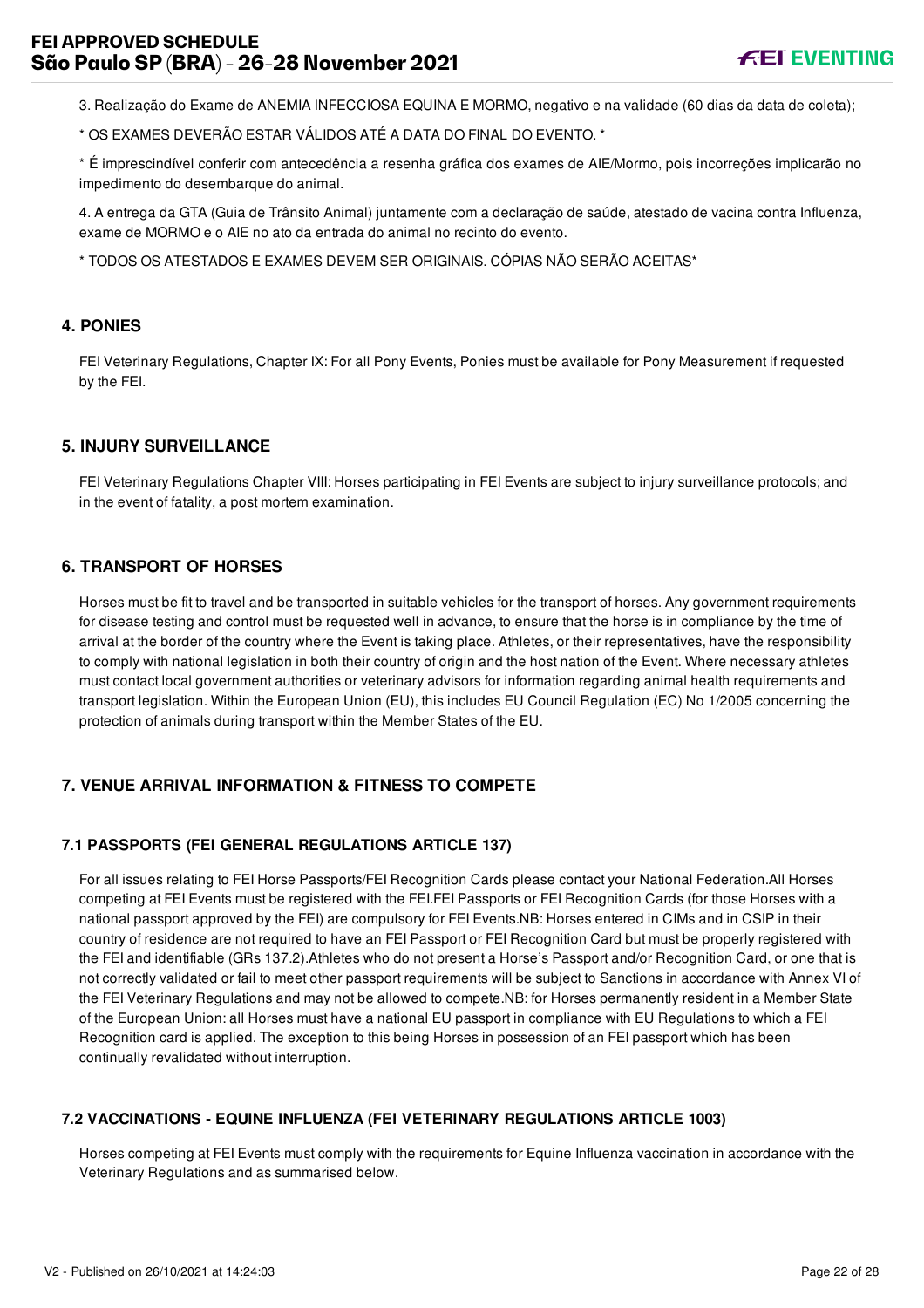# **FEI APPROVED SCHEDULE São Paulo SP (BRA) - 26-28 November 2021**



| Vaccination       | Protocol                                                                                                                                                                | <b>Eligibility to enter venue</b>                                                                                                                      |
|-------------------|-------------------------------------------------------------------------------------------------------------------------------------------------------------------------|--------------------------------------------------------------------------------------------------------------------------------------------------------|
| Primary<br>course | 1st Vaccination: day 0<br>2nd Vaccination: day 21-92                                                                                                                    | May compete 7 days after the 2nd Vaccination                                                                                                           |
| First booster     | Within 7 months of the 2nd<br>vaccination of the Primary Course                                                                                                         | May compete for 6 months $+21$ days after the 2nd vaccination of<br>the Primary Course<br>Must not compete in the 7 days after receiving a vaccination |
| <b>Boosters</b>   | <b>MINIMUM:</b> within one year of previous<br>booster vaccination<br><b>IF COMPETING:</b> must be in the 6<br>months $+21$ days of the booster<br>previous vaccination | Must have been vaccinated within 6 months $+21$ days before<br>arriving at the Event Must not compete in the 7 days after<br>receiving a vaccination   |

All FEI registered Horses intending to compete at FEI Events (including CIMs) must be vaccinated against Equine Influenza in accordance with these VRs. The exception being if the applicable domestic legislation prevents the use of Equine Influenza vaccines within the relevant territory.

#### <span id="page-23-0"></span>**7.3 EXAMINATION ON ARRIVAL (FEI VETERINARY REGULATIONS ARTICLE 1031)**

On arrival at an Event venue, all Horses must undergo an examination by a veterinarian to confirm their identification from their passport and micro-chip ID (where present), their vaccination status and general health. To protect all horses attending events, any Horse with a questionable health status concerning vaccination, disease or other concerns, must be stabled within the isolation facilities provided by the Organising Committee pending a decision on entering the venue.

#### <span id="page-23-1"></span>**7.4 HORSE INSPECTIONS (FEI VETERINARY REGULATIONS ARTICLES 1034-1042)**

All Horses will be assessed for their fitness to compete during the Horse Inspection. Any Horse demonstrating questionable fitness may be referred to the Holding Box for further veterinary examination. Horses not deemed fit to compete by the Inspection Panel will not be permitted to compete.

#### <span id="page-23-2"></span>**7.5 LIMB SENSITIVITY EXAMINATION (FEI VETERINARY REGULATIONS ARTICLE 1048-1053)**

All Horses are subject to examination under the protocol for abnormal limb sensitivity throughout the period of an Event, including, but not limited to, between rounds and before the Jump Off. Horses may be examined once or on multiple occasions during the Period of an Event.Horses may be selected for examination under the protocol randomly or they may be targeted. All Horses selected to be tested must submit promptly to the examination or are subject to immediate disqualification. There is no obligation to examine any specific number of Horses at an Event.

## <span id="page-23-3"></span>**8. EQUINE ANTI-DOPING AND CONTROLLED MEDICATION PROGRAMME (EADCMP)**

#### <span id="page-23-4"></span>**8.1 SAMPLING (FEI VETERINARY REGULATIONS CHAPTER VII)**

All horses competing at FEI Events may be subject to sampling for the presence of Prohibited Substances in accordance with the Anti-Doping and Controlled Medication Regulations (EADCMRs). Horses may be selected for sampling in accordance with obligatory testing, targeted or random sampling procedures. Refer to FEI Financial Charges for details of fees relating to Equine and Human Anti-Doping program (EADCMP), which OCs/NFs have the right to charge to the athlete (applicable for all FEI events worldwide).

#### <span id="page-23-5"></span>**8.2 ELECTIVE TESTING (FEI VETERINARY REGULATIONS ARTICLES 1057 AND 1058)**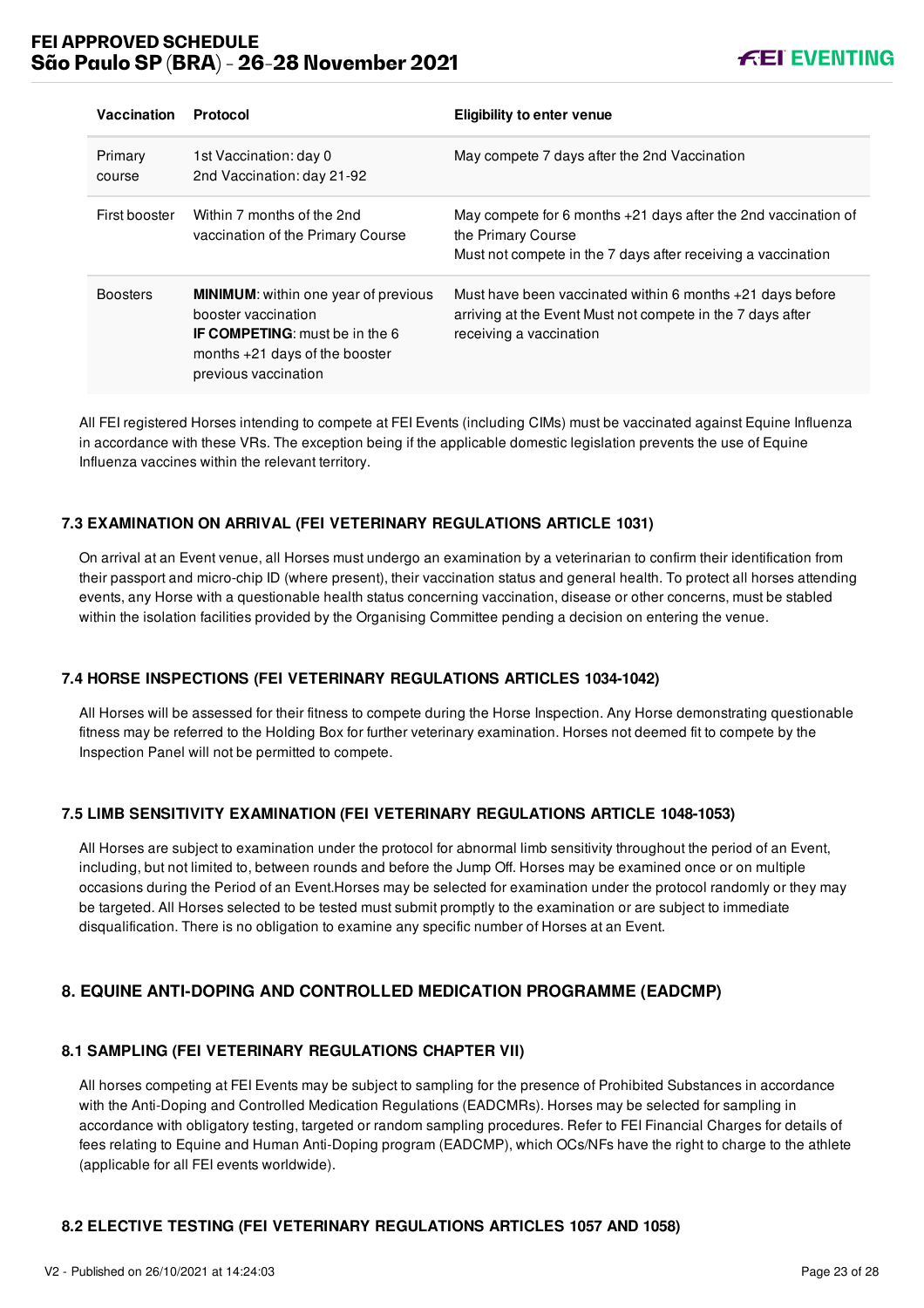<span id="page-24-0"></span>Elective Testing may be carried out prior to an Event to check for the presence of prohibited substances. Please refer to <https://inside.fei.org/fei/cleansport/horses>for information and details.

# **XIII. HUMAN ANTI-DOPING**

Athletes can be tested at any FEI Event, by the FEI or by other Anti-Doping Organisations with Testing jurisdiction. Organisers will have the responsibility to provide facilities and staff/volunteers to facilitate such Testing if requested by the FEI as outlined in article 22.3 of the FEIs' Anti-doping Rules for Human Athletes (ADRHA).

The ADRHA rules are published on the FEI's website at [http://inside.fei.org/content/anti-doping-rules.](http://inside.fei.org/content/anti-doping-rules)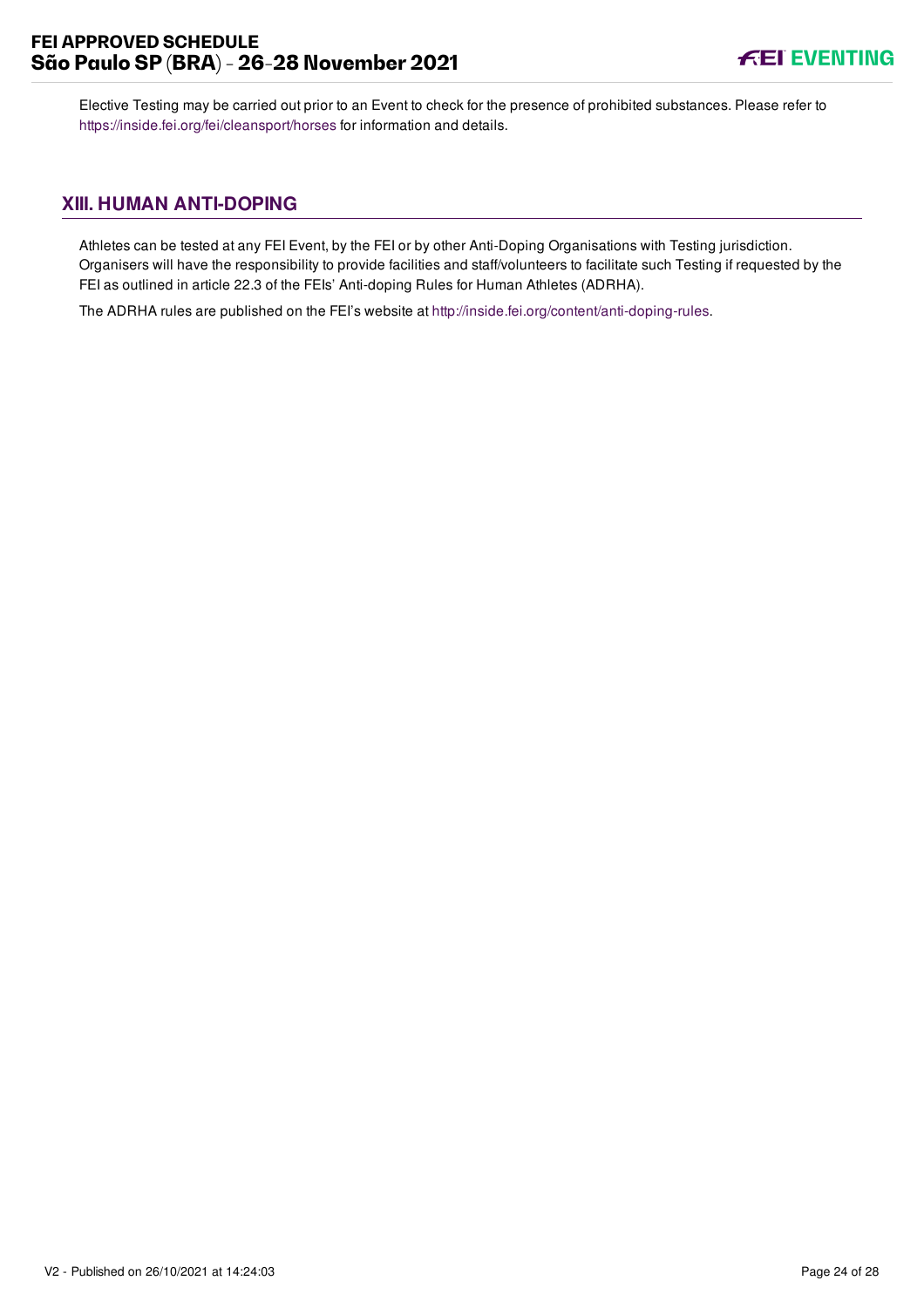# <span id="page-25-0"></span>**XIV. ADDITIONAL INFORMATION**

## <span id="page-25-1"></span>**1. THE FEI POLICY FOR ENHANCED COMPETITION SAFETY DURING THE COVID-19 PANDEMIC**

[The FEI Policy for Enhanced Competition Safety during the Covid-19 Pandemic \("Policy"\) \(https://inside.fei.org/fei/covid-](https://inside.fei.org/fei/covid-19/return-to-play/policy-tools)19/return-to-play/policy-tools) is mandatory and applies for any FEI Event taking place **as of 1 July 2020**. The Policy has been developed based on currently accepted best practices by the WHO and US Center for Disease Control (CDC) and will be continually reviewed and updated as more information becomes available. It is not intended to replace the applicable guidance and policies from domestic government and health authorities, but to supplement their recommendations with sport specific considerations.

The OC shall submit the risk assessment and mitigation plan (including name and contact details of the person in charge) to the FEI as an annex to the Event Schedule, **at the latest ten (10) working days before the event's deadline for Definite Entries**.

Events for which the FEI has not received the documented risk assessment and mitigation measures plan in accordance with article 2.1.g) of the Policy **will be removed from the FEI calendar** in accordance with Article 112.3 of the FEI General Regulations.

#### ASSUMPTION OF RISK / WAIVER OF LIABILITY

In consideration of being allowed to participate in the Event and related activities, all Participants (as defined in the Policy) acknowledge, appreciate, and agree that:

- 1. Participation includes possible exposure to and illness from infectious diseases including but not limited to COVID-19. While particular rules and personal discipline may reduce this risk, the risk of serious illness and death does exist; and,
- 2. The Participants knowingly and freely assume all such risks, both known and unknown, even if arising from the negligence of the OC or others, and assume full responsibility for their participation; and,
- 3. The Participants willingly agree to comply with the stated and customary terms and conditions for participation as regards protection against infectious diseases. If, however, a Participant observes any unusual or significant hazard during his/her presence or participation, the Participant will remove himself/herself from participation and bring such to the attention of the nearest official immediately; and,
- 4. The Participants, for themselves and on behalf of their heirs, assigns, personal representatives and next of kin, HEREBY RELEASE AND HOLD HARMLESS THE OC AND THE FEI, their officers, officials, agents, and/or employees, other participants, sponsoring agencies, sponsors, advertisers, and if applicable, owners and lessors of premises used to conduct the event ("RELEASEES"), WITH RESPECT TO ANY AND ALL ILLNESS, DISABILITY, DEATH, or loss or damage to person or property, WHETHER ARISING FROM THE NEGLIGENCE OF RELEASEES OR OTHERWISE, to the fullest extent permitted by law.

The Participants confirm to have read this release of liability and assumption of risk agreement, fully understand its terms, understand that they have given up substantial rights.

## <span id="page-25-2"></span>**2. MEDICAL INFORMATION FORM FOR ARMBANDS**

#### Declaration of medical condition

Athletes with medical conditions that may be relevant in the case of a medical emergency are responsible, at every Event when riding, for wearing a medical data carrier\* from a system provider able to communicate information at least in English. Alternatively (and at the minimum) a medical armband of good quality can be used. Athletes who chose to wear an armband [should download and fill the form available for this purpose on the FEI's website http://inside.fei.org/fei/your](http://inside.fei.org/fei/your-role/officials/eventing/forms)role/officials/eventing/forms.

*\* Medical data carrier (also called "medical identification tag"): small emblem or tag worn on a bracelet, neck chain, or on the clothing, intended to alert paramedics/physicians/ first responders that the wearer has an important medical condition.*

Conditions that are relevant include recent head injury, serious past injuries/surgery, chronic health problems such as diabetes, long-term medications and allergies. If in doubt, the athlete should discuss this with his own treating physician."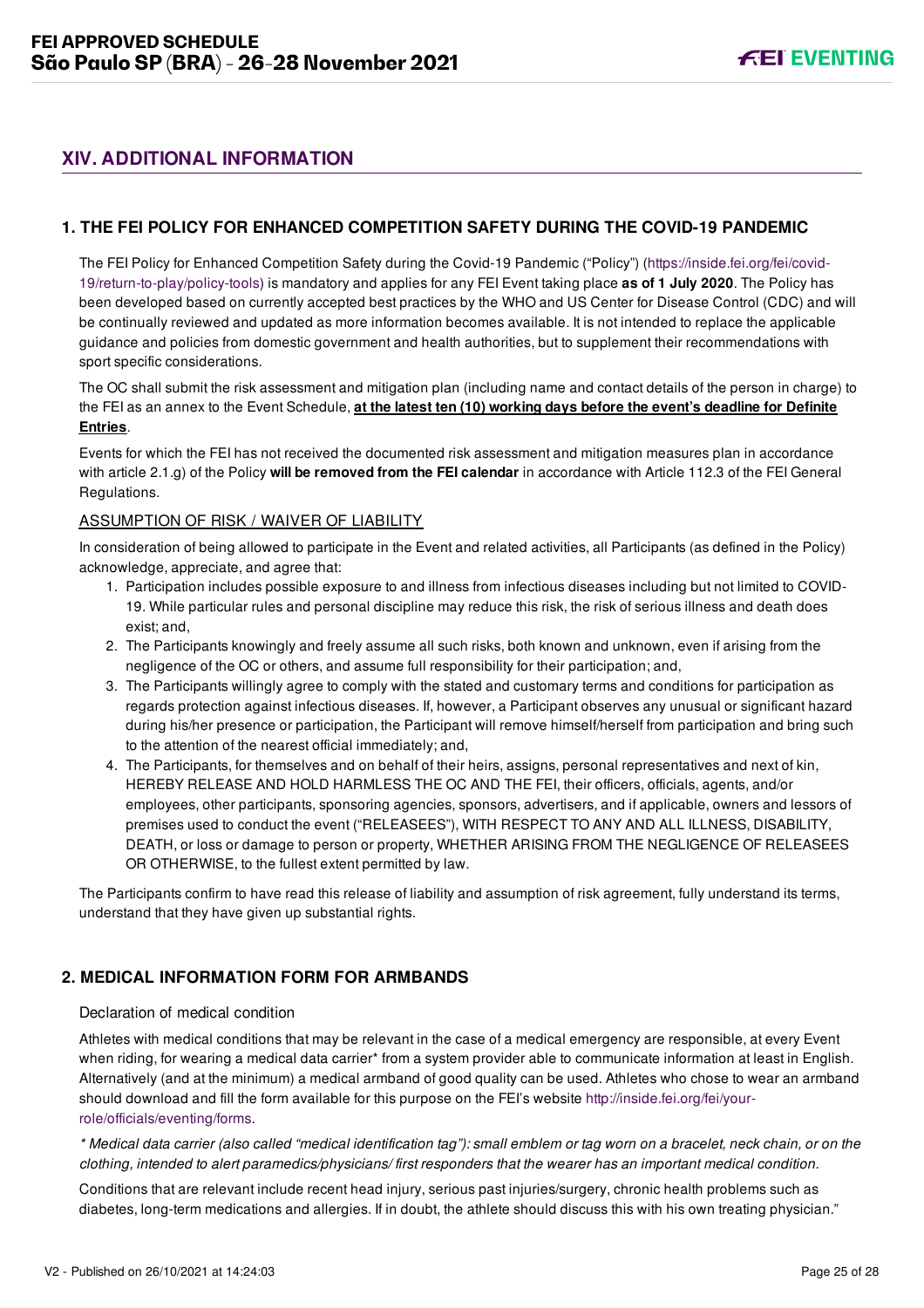## <span id="page-26-0"></span>**3. INSURANCES AND NATIONAL REQUIREMENTS**

Equestrian sports involve inherent dangerous risks. To the greatest extent permitted by law, the FEI and the FEI Event Organiser shall NOT be liable for any damages relating to loss of property or injury of any kind to Athletes, Owners, Support Personnel or Horses at or in connection with an FEI Event and the FEI expressly excludes all such liability.

#### <span id="page-26-1"></span>**3.1 ATHLETES, OWNERS AND SUPPORT PERSONNEL**

#### **3.1.1 Personal accident and health insurance**

It is your responsibility as an Athlete/Owner/ Support Personnel to ensure that you have adequate personal accident insurance in place to cover your participation at FEI Events and in particular to insure against any personal injury or medical expenses arising from an accident, injury or illness which may occur at a FEI Event.

You should check with your National Federation to confirm if your National Federation's insurance policy (if any) covers personal accidents and/or illnesses, which may occur when you are attending at/participating in FEI Events.

If your National Federation does not have a personal accident/health insurance policy or if the National Federation's insurance policy does not cover personal accident or health claims, then you should obtain your own personal accident and health insurance policy to cover your attendance/participation at FEI Events.

#### **3.1.2 Press equipment**

Press equipment and other items left in the Press workroom, Press lockers, the Press Tribune or anywhere on the showgrounds are left entirely at the owner's risk. The Organising Committee does not accept any responsibility for any loss or damage to such equipment or items. Members of the Press are advised not to leave any equipment or personal items unattended.

#### **3.1.3 Personal property insurance**

You should also ensure that you are insured against property loss, theft or damage, which may occur at an FEI Event.

Again, the advice is to check with your National Federation to confirm if they have an insurance policy in place, which would cover you in case of such property loss, theft or damage. If not, then you should obtain your own personal property insurance to cover such situations.

#### <span id="page-26-2"></span>**3.2 ATHLETES AND OWNERS**

#### **3.2.1 Third party liability insurance**

As an Athlete/Owner you are personally responsible for damages to third parties caused by you, your employees, Support Personnel, your agents or your Horses. You are, therefore, strongly advised to take out third-party liability insurance providing full coverage in relation to FEI Events at home and abroad, and to keep the policy up to date.

The FEI and the Organiser will NOT be responsible for any damage caused to third parties by you, your employees, Support Personnel, your agents or your Horses.

#### **3.2.2 Additional liability information**

No additional information

#### **3.2.3 Horse insurance**

As an Owner you should ensure that your Horses are adequately insured against any injuries or illnesses they may sustain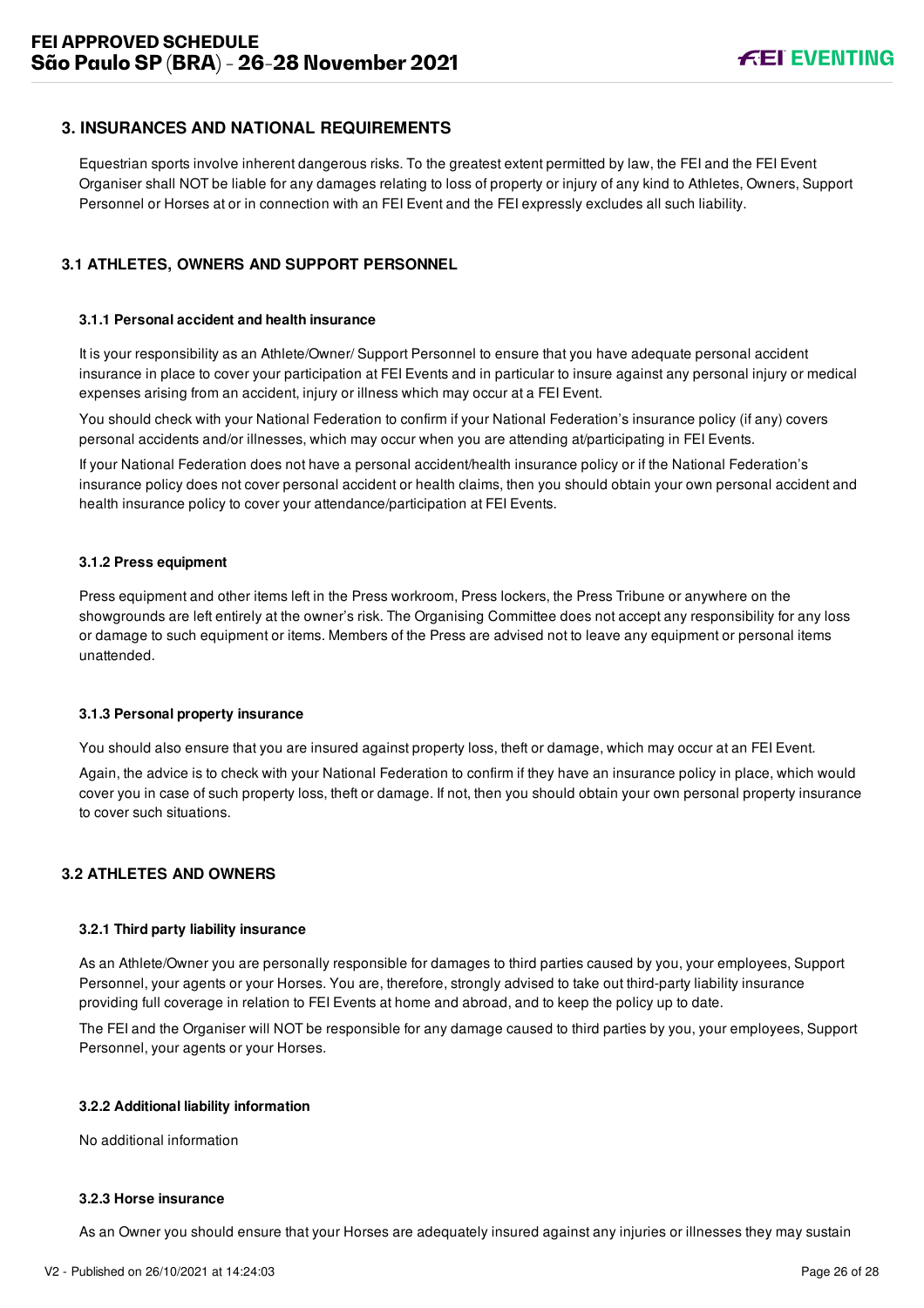while participating at a FEI Event.

#### <span id="page-27-0"></span>**4. PROTESTS / APPEALS**

To be valid, all Protests and Appeals must be made in writing and accompanied by a deposit of CHF 150.- or equivalent.

Protest and appeal forms are available on the FEI website: **Protests**:<http://inside.fei.org/sites/default/files/FEI%20Protest%20Form.pdf> **Appeals**:<http://inside.fei.org/sites/default/files/FEI%20Appeal%20Form.pdf>

#### <span id="page-27-1"></span>**5. DISPUTES**

In the event of any discussion concerning the interpretation of the schedule (in translated languages), the English version will be decisive.

#### <span id="page-27-2"></span>**6. MODIFICATION TO SCHEDULE**

In exceptional circumstances, together with the approval of Chefs d'Equipe, host NF delegate, if any, and the Ground Jury, the Organiser may change the schedule in order to clarify any matter arising from an omission or due to unforeseen circumstances. Any such changes must be notified to all athletes and officials as soon as possible and they must be reported to the FEI Secretary General by the Technical Delegate.

#### <span id="page-27-3"></span>**7. ADDITIONAL INFORMATION FROM THE ORGANISER**

No additional information

#### <span id="page-27-4"></span>**8. MINIMUM AGE LIMITATION**

| Level       | <b>Athletes</b> | <b>Horses</b> |
|-------------|-----------------|---------------|
| $1^*$       | 12              | 5             |
| $2^*$       | 14              | 6             |
| $3^*$       | 16              | 6             |
| $4^*$       | 18              | 7             |
| $5* + CH4*$ | 18              | 8             |

#### <span id="page-27-5"></span>**9. PRIZE MONEY DISTRIBUTION**

#### **IMPORTANT**

**The total amount of prize money shown for each Competition in the schedule must be distributed. (FEI General Regulations articles 127 and 128)**

The value of the **1st prize must not exceed 1/3 of the total prize money** distributed for the competition. The minimum number of prizes offered for each competition must be allocated on the basis of one prize for every commenced four Athletes, with a minimum of five prizes.

#### **DEDUCTIONS FROM PRIZE MONEY AT COMPETITIONS**